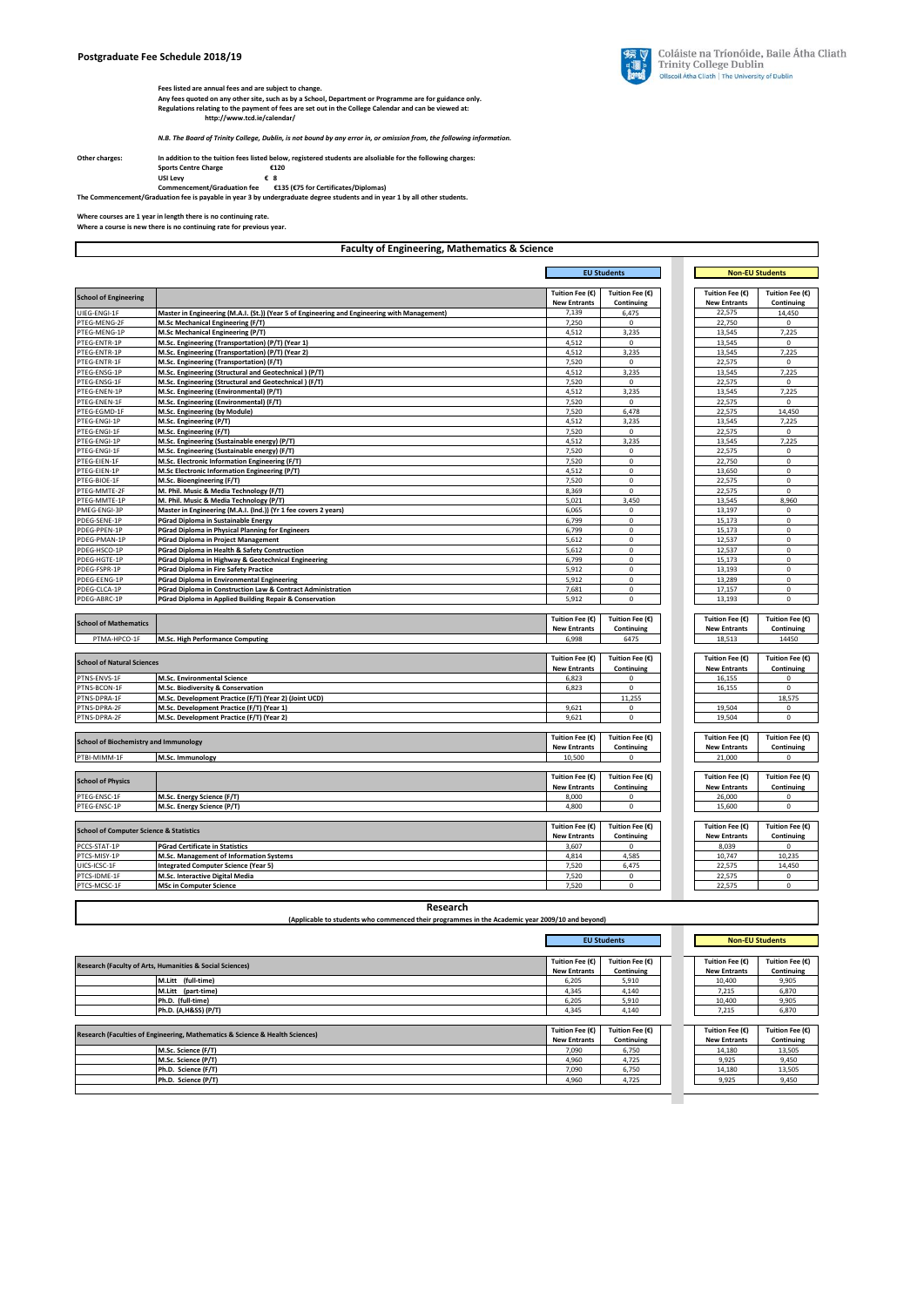| <b>EU Students</b><br><b>Non-EU Students</b><br>Tuition Fee (€)<br>Tuition Fee (€)<br>Tuition Fee (€)<br>Tuition Fee (€)<br><b>New Entrants</b><br>Continuing<br><b>New Entrants</b><br>Continuing<br>PRMD********<br>Litt. D<br>5,780<br><b>TBC</b><br>9,025<br><b>TBC</b><br>PRMD********<br><b>TBC</b><br><b>TBC</b><br>Arts (1 year PG)<br>7,005<br>11,735<br>PRMD********<br>One Term PG<br>2,565<br><b>TBC</b><br>8,490<br><b>TBC</b><br>PRMD********<br><b>TBC</b><br>One Year PG<br>8,600<br><b>TBC</b><br>27,365<br>Tuition Fee (€)<br>Tuition Fee (€)<br>Tuition Fee (€)<br>Tuition Fee (€)<br><b>School of Business</b><br><b>New Entrants</b><br>Continuing<br><b>New Entrants</b><br>Continuing<br>PTBU-BADM-1F<br>MBA (F/T)<br>34,000<br>32,000<br>34,000<br>32,000<br>TBU-BADM-1P<br>16,000<br>MBA (P/T)<br>16,000<br>15,000<br>15,000<br>TBU-FINA-1F<br>21,500<br>M.Sc. in Finance (F/T)<br>16,800<br>15,500<br>19,500<br>PTBU-DMST-1F<br>M.Sc. Digital Marketing Strategy (M.Sc./P.Grad.Dip) F/T<br>17,500<br>13,900<br>13,500<br>18,400<br>PTBU-MARK-1F<br><b>MSc Marketing</b><br>13,500<br>13,500<br>18,500<br>17,500<br><b>MSc Financial Risk Management</b><br>16,800<br>15,500<br>21,500<br>19,500<br>10,200<br>15,300<br>PG Diploma in Accounting<br>10,000<br>15,000<br>PTBU-BMAN-2F<br>13,500<br>M.Sc. in Management<br>13,500<br>18,500<br>17,500<br>PTBU-IMAN-1F<br>M.Sc. in International Management (F/T)<br>14,850<br>14,250<br>18,500<br>17,500<br>PTBU-HRMA-1F<br><b>MSc Human Resource Management</b><br>13,850<br>13,500<br>18,500<br>17,500<br>Entrepreneurship (M.Sc. / P Grad Dip) F/T<br>13,850<br>13,500<br>18,400<br>17,500<br>Tuition Fee (€)<br>Tuition Fee (€)<br>Tuition Fee (€)<br>Tuition Fee (€)<br><b>School of Drama, Film &amp; Music</b><br><b>New Entrants</b><br>Continuing<br><b>New Entrants</b><br>Continuing<br>18,300<br>M.Phil. Film Studies - Theory History Practice<br>8,575<br>8,165<br>17,430<br>PTDM-TPER-1F<br>6,800<br>6,475<br>13,825<br>M.Phil. Theatre & Performance<br>14,515<br>PTDM-PLAY-1F<br>Master in Fine Art (Playwriting) (F/T)<br>10,955<br>10,435<br>19,940<br>18,990<br>TDM-PLAY-1P<br>Master in Fine Art (Playwriting) (P/T)<br>5,480<br>5,220<br>10,965<br>10,445<br>19,940<br>TDM-SDES-1F<br>Master in Fine Art (Stage Design) (F/T)<br>10,955<br>10,435<br>18,990<br>10,965<br>TDM-SDES-1P<br>Master in Fine Art (Stage Design) (P/T)<br>5,480<br>5,220<br>10,445<br>Master in Fine Art (Theatre Directing) (F/T)<br>10,955<br>10,435<br>19,940<br>18,990<br>PTDM-TDIR-1P<br>Master in Fine Art (Theatre Directing) (P/T)<br>5,480<br>5,220<br>10,965<br>10,445<br>14,150<br>Music Composition (M. Phil.)<br>6,405<br>6,100<br>13,475<br>Tuition Fee (€)<br>Tuition Fee (€)<br>Tuition Fee (€)<br>Tuition Fee (€)<br><b>New Entrants</b><br>Continuing<br><b>New Entrants</b><br>Continuing<br>PSED-EDUC-1F<br>4,345<br>4,140<br>7,215<br>6,870<br><b>Prof Doctorate Education</b><br>PTED-EDPM-1F<br>Professional Masters Education (P.M.E.)<br>6,310<br>6,010<br>9,755<br>9,290<br>Master in Education (1 Yr F/T)<br>7,310<br>6,960<br>11,760<br>11,200<br>PTED-ED***-1P<br>Master in Education (2 Yrs P/T) - Yr 1<br>4,730<br>4,505<br>7,575<br>7,215<br>PTED-ED***-1P<br>Master in Education (2 Yrs P/T) - Yr 2<br>6,500<br>6,190<br>10,410<br>9,915<br>2,250<br>Master in Education (3 Yrs P/T) - Yrs 1-2<br>2,365<br>3,785<br>3,605<br>6,190<br>10,410<br>9,915<br>Master in Education (3 Yrs P/T) - Yr 3<br>6,500<br>PCED-TCTL-1P<br>21st Century Teaching and Learning<br>335<br>320<br>335<br>320<br>Tuition Fee $(\mathbb{C})$<br>Tuition Fee (€)<br>Tuition Fee (€)<br>Tuition Fee (€)<br><b>School of English</b><br><b>New Entrants</b><br>Continuing<br><b>New Entrants</b><br>Continuing<br>PTEN-IWRI-1F<br>M.Phil. in Irish Writing<br>8,165<br>15,900<br>15,145<br>8,575<br>PTEN-CWRI-1F<br>M.Phil. in Creative Writing<br>8,575<br>8,165<br>15,900<br>15,145<br>PTEN-POLI-1F<br>M.Phil. in Popular Literature<br>8,575<br>8,165<br>15,900<br>15,145<br>PTEN-LAME-1F<br>M.Phil. in Literatures of the Americas<br>8,575<br>8,165<br>15,900<br>15,145<br>M.Phil. in Children's Literature<br>8,575<br>8,165<br>15,900<br>15,145<br>PTEN-DHCU-1P<br>M.Phil. in Digital Humanities & Culture (P/T)<br>5,610<br>5,345<br>9,025<br>8,595<br>PTEN-DHCU-1F<br>M.Phil. in Digital Humanities & Culture (F/T)<br>8,575<br>8,165<br>16,625<br>15,835<br>Tuition Fee (€)<br>Tuition Fee (€)<br>Tuition Fee (€)<br>Tuition Fee (€)<br><b>School of Histories &amp; Humanities</b><br><b>New Entrants</b><br>Continuing<br><b>New Entrants</b><br>Continuing<br>PTHH-CLAS-1F<br>M.Phil. Classics (F/T)<br>14,005<br>13,340<br>6,800<br>6,475<br>13,955<br>M.Phil. Classics (P/T)<br>6,600<br>6,285<br>14,655<br>PTHH-EMHI-1F<br>M.Phil. Early Modern History (F/T)<br>6,800<br>6,475<br>14,005<br>13,340<br>PTHH-EMHI-1P<br>6,600<br>5,041<br>9,190<br>8,497<br>M.Phil. Early Modern History (P/T)<br>PTHH-GWOS-1F<br>M.Phil. in Gender And Women's Studies (F/T)<br>6,475<br>14,005<br>13,340<br>6,800<br>THH-GWOS-1P<br>M.Phil. in Gender And Women's Studies (P/T)<br>5,610<br>5,345<br>9,470<br>9,020<br>PTHH-IAHI-2F<br>M.Phil. Art History (F/T)<br>6,800<br>6,475<br>14,005<br>13,340<br>PTHH-IAHI-2P<br>M.Phil. Art History (P/T)<br>5,610<br>5,345<br>9,470<br>9,020<br>8,165<br>8,165<br>15,145<br>15,145<br>M.Phil. International History (F/T)<br>M.Phil. International History (P/T)<br>6,285<br>6,285<br>9,020<br>9,020<br>PTHH-MEHI-1F<br>M.Phil. Medieval History (F/T)<br>6,475<br>14,005<br>b,8UU<br>13,34U<br>PTHH-MEHI-1P<br>M.Phil. Medieval History (P/T)<br>5,610<br>5,345<br>9,470<br>9,020<br>PTHH-MIHI-1F<br>M.Phil. Modern Irish History (F/T)<br>15,900<br>15,145<br>8,575<br>8,165<br>M.Phil. Modern Irish History (P/T)<br>5,610<br>5,345<br>9,470<br>9,020<br>M.Phil. in Public History and Cultural Heritage (F/T)<br>8,575<br>8,165<br>15,900<br>15,145<br>PTHH-PHCH-1P<br>M.Phil. in Public History and Cultural Heritage (P/T)<br>5,610<br>5,345<br>9,025<br>8,595<br>Tuition Fee (€)<br>Tuition Fee (€)<br>Tuition Fee (€)<br>Tuition Fee (€)<br>School of Languages, Literatures & Cultural Studies<br><b>New Entrants</b><br><b>New Entrants</b><br>Continuing<br>Continuing<br>PDLL-OIRI-1F<br>PGrad Diploma in Old Irish<br>6,800<br>6,475<br>11,675<br>11,120<br>PTAH-EURS-1F<br>6,475<br>13,825<br>M.Phil. European Studies<br>6,800<br>14,515<br>6,475<br>M.Phil. Comparative Literature<br>6,800<br>13,825<br>14,515<br>PTLL-EIRI-1F<br>M.Phil. Early Irish<br>6,475<br>14,515<br>13,825<br>6,800<br>PTLL-LTRA-1F<br>M.Phil. Literary Translation<br>6,800<br>6,475<br>14,515<br>13,825<br>PTLL-MLLC-1F<br>14,515<br>13,825<br>6,800<br>6,475<br>M.Phil. Medieval Language Literature and Culture<br>6,475<br>14,515<br>13,825<br>6,800<br>M.Phil. Textual and Visual Studies<br>Tuition Fee (€)<br>Tuition Fee (€)<br>Tuition Fee (€)<br>Tuition Fee (€)<br>Continuing<br><b>New Entrants</b><br>Continuing<br><b>New Entrants</b><br>PHLW-LAWS-1P<br>LL.D. (Doctorate in Law)<br>5,610<br>5,345<br>9,405<br>8,955<br>LL.M. (Master in Laws)<br>9,805<br>9,069<br>19,045<br>17,613<br>Master in Laws (International & Comparative Law)<br>9,805<br>9,340<br>19,045<br>18,140<br>PTLW-IEBL-1F<br>19,045<br>Master in Laws (International & European Business Law)<br>9,805<br>9,340<br>18,140<br>PTLW-IEIP-2F<br>9,805<br>19,045<br>17,613<br>Master in Laws (Intellectual Property and Information Technology Law)<br>9,069<br>Tuition Fee (€)<br>Tuition Fee (€)<br>Tuition Fee (€)<br>Tuition Fee (€)<br>School of Linguistic, Speech & Communication Sciences<br><b>New Entrants</b><br>Continuing<br><b>New Entrants</b><br>Continuing<br>PDLS-CSLD-1P<br>PGrad Diploma in Clinical Speech & Language Studies (Dysphagia)<br>5,345<br>10,410<br>9,915<br>5,610<br>8,575<br>8,165<br>18,300<br>17,430<br>M.Phil. Applied Linguistics (F/T)<br>M.Phil. Applied Linguistics (P/T)<br>5,610<br>5,345<br>10,410<br>9,915<br>PTLS-CHST-2F<br>M.Phil. Chinese Studies (F/T)<br>8,575<br>$\mathbf 0$<br>18,300<br>$\pmb{0}$<br>PTLS-CHST-1P<br>10,410<br>M.Phil. Chinese Studies (P/T)<br>5,610<br>0<br>$\mathbf 0$<br>M.Sc. in Clinical Speech & Language Studies (F/T)<br>8,165<br>18,300<br>8,575<br>17,430<br>M.Sc. in Clinical Speech & Language Studies (P/T)<br>5,610<br>5,345<br>10,410<br>9,915<br>PTLS-ELTE-1F<br>M.Phil. English Language Teaching (F/T)<br>8,575<br>8,165<br>18,300<br>17,430<br>PTLS-ELTE-1P<br>M.Phil. English Language Teaching (P/T)<br>10,410<br>5,610<br>5,345<br>9,915<br>M.Phil. Linguistics (F/T)<br>8,575<br>8,165<br>18,300<br>17,430<br>M.Phil. Linguistics (P/T)<br>5,610<br>5,345<br>10,410<br>9,915<br>PTLS-SLPR-1F<br>M.Phil. Speech & Language Processing (F/T)<br>8,575<br>8,165<br>18,300<br>17,430 |                            | <b>Faculty of Arts, Humanities &amp; Social Sciences</b> |       |       |        |       |
|----------------------------------------------------------------------------------------------------------------------------------------------------------------------------------------------------------------------------------------------------------------------------------------------------------------------------------------------------------------------------------------------------------------------------------------------------------------------------------------------------------------------------------------------------------------------------------------------------------------------------------------------------------------------------------------------------------------------------------------------------------------------------------------------------------------------------------------------------------------------------------------------------------------------------------------------------------------------------------------------------------------------------------------------------------------------------------------------------------------------------------------------------------------------------------------------------------------------------------------------------------------------------------------------------------------------------------------------------------------------------------------------------------------------------------------------------------------------------------------------------------------------------------------------------------------------------------------------------------------------------------------------------------------------------------------------------------------------------------------------------------------------------------------------------------------------------------------------------------------------------------------------------------------------------------------------------------------------------------------------------------------------------------------------------------------------------------------------------------------------------------------------------------------------------------------------------------------------------------------------------------------------------------------------------------------------------------------------------------------------------------------------------------------------------------------------------------------------------------------------------------------------------------------------------------------------------------------------------------------------------------------------------------------------------------------------------------------------------------------------------------------------------------------------------------------------------------------------------------------------------------------------------------------------------------------------------------------------------------------------------------------------------------------------------------------------------------------------------------------------------------------------------------------------------------------------------------------------------------------------------------------------------------------------------------------------------------------------------------------------------------------------------------------------------------------------------------------------------------------------------------------------------------------------------------------------------------------------------------------------------------------------------------------------------------------------------------------------------------------------------------------------------------------------------------------------------------------------------------------------------------------------------------------------------------------------------------------------------------------------------------------------------------------------------------------------------------------------------------------------------------------------------------------------------------------------------------------------------------------------------------------------------------------------------------------------------------------------------------------------------------------------------------------------------------------------------------------------------------------------------------------------------------------------------------------------------------------------------------------------------------------------------------------------------------------------------------------------------------------------------------------------------------------------------------------------------------------------------------------------------------------------------------------------------------------------------------------------------------------------------------------------------------------------------------------------------------------------------------------------------------------------------------------------------------------------------------------------------------------------------------------------------------------------------------------------------------------------------------------------------------------------------------------------------------------------------------------------------------------------------------------------------------------------------------------------------------------------------------------------------------------------------------------------------------------------------------------------------------------------------------------------------------------------------------------------------------------------------------------------------------------------------------------------------------------------------------------------------------------------------------------------------------------------------------------------------------------------------------------------------------------------------------------------------------------------------------------------------------------------------------------------------------------------------------------------------------------------------------------------------------------------------------------------------------------------------------------------------------------------------------------------------------------------------------------------------------------------------------------------------------------------------------------------------------------------------------------------------------------------------------------------------------------------------------------------------------------------------------------------------------------------------------------------------------------------------------------------------------------------------------------------------------------------------------------------------------------------------------------------------------------------------------------------------------------------------------------------------------------------------------------------------------------------------------------------------------------------------------------------------------------------------------------------------------------------------------------------------------------------------------------------------------------------------------------------------------------------------------------------------------------------------------------------------------------------------------------------------------------------------------------------------------------------------------------------------------------------------------------------------------------------------------------------------------------------------------------------------------------------------------------------------------------------------------------------------------------------------------------------------------------------------------------------------------------------------------------------------------------------------------------------------------------------------------------------------------------------------------------------------------------------------------------------------------------------------------------------------------------------------------------------------------------------------------------------------------------------------------------------------------------------------------------------------------------------------------------------------------------------------------------------------------------------------------------------------------------------------------------------------------------|----------------------------|----------------------------------------------------------|-------|-------|--------|-------|
|                                                                                                                                                                                                                                                                                                                                                                                                                                                                                                                                                                                                                                                                                                                                                                                                                                                                                                                                                                                                                                                                                                                                                                                                                                                                                                                                                                                                                                                                                                                                                                                                                                                                                                                                                                                                                                                                                                                                                                                                                                                                                                                                                                                                                                                                                                                                                                                                                                                                                                                                                                                                                                                                                                                                                                                                                                                                                                                                                                                                                                                                                                                                                                                                                                                                                                                                                                                                                                                                                                                                                                                                                                                                                                                                                                                                                                                                                                                                                                                                                                                                                                                                                                                                                                                                                                                                                                                                                                                                                                                                                                                                                                                                                                                                                                                                                                                                                                                                                                                                                                                                                                                                                                                                                                                                                                                                                                                                                                                                                                                                                                                                                                                                                                                                                                                                                                                                                                                                                                                                                                                                                                                                                                                                                                                                                                                                                                                                                                                                                                                                                                                                                                                                                                                                                                                                                                                                                                                                                                                                                                                                                                                                                                                                                                                                                                                                                                                                                                                                                                                                                                                                                                                                                                                                                                                                                                                                                                                                                                                                                                                                                                                                                                                                                                                                                                                                                                                                                                                                                                                                                                                                                                                                                                                                                                                                                                                                                        |                            |                                                          |       |       |        |       |
|                                                                                                                                                                                                                                                                                                                                                                                                                                                                                                                                                                                                                                                                                                                                                                                                                                                                                                                                                                                                                                                                                                                                                                                                                                                                                                                                                                                                                                                                                                                                                                                                                                                                                                                                                                                                                                                                                                                                                                                                                                                                                                                                                                                                                                                                                                                                                                                                                                                                                                                                                                                                                                                                                                                                                                                                                                                                                                                                                                                                                                                                                                                                                                                                                                                                                                                                                                                                                                                                                                                                                                                                                                                                                                                                                                                                                                                                                                                                                                                                                                                                                                                                                                                                                                                                                                                                                                                                                                                                                                                                                                                                                                                                                                                                                                                                                                                                                                                                                                                                                                                                                                                                                                                                                                                                                                                                                                                                                                                                                                                                                                                                                                                                                                                                                                                                                                                                                                                                                                                                                                                                                                                                                                                                                                                                                                                                                                                                                                                                                                                                                                                                                                                                                                                                                                                                                                                                                                                                                                                                                                                                                                                                                                                                                                                                                                                                                                                                                                                                                                                                                                                                                                                                                                                                                                                                                                                                                                                                                                                                                                                                                                                                                                                                                                                                                                                                                                                                                                                                                                                                                                                                                                                                                                                                                                                                                                                                                        |                            |                                                          |       |       |        |       |
|                                                                                                                                                                                                                                                                                                                                                                                                                                                                                                                                                                                                                                                                                                                                                                                                                                                                                                                                                                                                                                                                                                                                                                                                                                                                                                                                                                                                                                                                                                                                                                                                                                                                                                                                                                                                                                                                                                                                                                                                                                                                                                                                                                                                                                                                                                                                                                                                                                                                                                                                                                                                                                                                                                                                                                                                                                                                                                                                                                                                                                                                                                                                                                                                                                                                                                                                                                                                                                                                                                                                                                                                                                                                                                                                                                                                                                                                                                                                                                                                                                                                                                                                                                                                                                                                                                                                                                                                                                                                                                                                                                                                                                                                                                                                                                                                                                                                                                                                                                                                                                                                                                                                                                                                                                                                                                                                                                                                                                                                                                                                                                                                                                                                                                                                                                                                                                                                                                                                                                                                                                                                                                                                                                                                                                                                                                                                                                                                                                                                                                                                                                                                                                                                                                                                                                                                                                                                                                                                                                                                                                                                                                                                                                                                                                                                                                                                                                                                                                                                                                                                                                                                                                                                                                                                                                                                                                                                                                                                                                                                                                                                                                                                                                                                                                                                                                                                                                                                                                                                                                                                                                                                                                                                                                                                                                                                                                                                                        | General                    |                                                          |       |       |        |       |
|                                                                                                                                                                                                                                                                                                                                                                                                                                                                                                                                                                                                                                                                                                                                                                                                                                                                                                                                                                                                                                                                                                                                                                                                                                                                                                                                                                                                                                                                                                                                                                                                                                                                                                                                                                                                                                                                                                                                                                                                                                                                                                                                                                                                                                                                                                                                                                                                                                                                                                                                                                                                                                                                                                                                                                                                                                                                                                                                                                                                                                                                                                                                                                                                                                                                                                                                                                                                                                                                                                                                                                                                                                                                                                                                                                                                                                                                                                                                                                                                                                                                                                                                                                                                                                                                                                                                                                                                                                                                                                                                                                                                                                                                                                                                                                                                                                                                                                                                                                                                                                                                                                                                                                                                                                                                                                                                                                                                                                                                                                                                                                                                                                                                                                                                                                                                                                                                                                                                                                                                                                                                                                                                                                                                                                                                                                                                                                                                                                                                                                                                                                                                                                                                                                                                                                                                                                                                                                                                                                                                                                                                                                                                                                                                                                                                                                                                                                                                                                                                                                                                                                                                                                                                                                                                                                                                                                                                                                                                                                                                                                                                                                                                                                                                                                                                                                                                                                                                                                                                                                                                                                                                                                                                                                                                                                                                                                                                                        |                            |                                                          |       |       |        |       |
|                                                                                                                                                                                                                                                                                                                                                                                                                                                                                                                                                                                                                                                                                                                                                                                                                                                                                                                                                                                                                                                                                                                                                                                                                                                                                                                                                                                                                                                                                                                                                                                                                                                                                                                                                                                                                                                                                                                                                                                                                                                                                                                                                                                                                                                                                                                                                                                                                                                                                                                                                                                                                                                                                                                                                                                                                                                                                                                                                                                                                                                                                                                                                                                                                                                                                                                                                                                                                                                                                                                                                                                                                                                                                                                                                                                                                                                                                                                                                                                                                                                                                                                                                                                                                                                                                                                                                                                                                                                                                                                                                                                                                                                                                                                                                                                                                                                                                                                                                                                                                                                                                                                                                                                                                                                                                                                                                                                                                                                                                                                                                                                                                                                                                                                                                                                                                                                                                                                                                                                                                                                                                                                                                                                                                                                                                                                                                                                                                                                                                                                                                                                                                                                                                                                                                                                                                                                                                                                                                                                                                                                                                                                                                                                                                                                                                                                                                                                                                                                                                                                                                                                                                                                                                                                                                                                                                                                                                                                                                                                                                                                                                                                                                                                                                                                                                                                                                                                                                                                                                                                                                                                                                                                                                                                                                                                                                                                                                        |                            |                                                          |       |       |        |       |
|                                                                                                                                                                                                                                                                                                                                                                                                                                                                                                                                                                                                                                                                                                                                                                                                                                                                                                                                                                                                                                                                                                                                                                                                                                                                                                                                                                                                                                                                                                                                                                                                                                                                                                                                                                                                                                                                                                                                                                                                                                                                                                                                                                                                                                                                                                                                                                                                                                                                                                                                                                                                                                                                                                                                                                                                                                                                                                                                                                                                                                                                                                                                                                                                                                                                                                                                                                                                                                                                                                                                                                                                                                                                                                                                                                                                                                                                                                                                                                                                                                                                                                                                                                                                                                                                                                                                                                                                                                                                                                                                                                                                                                                                                                                                                                                                                                                                                                                                                                                                                                                                                                                                                                                                                                                                                                                                                                                                                                                                                                                                                                                                                                                                                                                                                                                                                                                                                                                                                                                                                                                                                                                                                                                                                                                                                                                                                                                                                                                                                                                                                                                                                                                                                                                                                                                                                                                                                                                                                                                                                                                                                                                                                                                                                                                                                                                                                                                                                                                                                                                                                                                                                                                                                                                                                                                                                                                                                                                                                                                                                                                                                                                                                                                                                                                                                                                                                                                                                                                                                                                                                                                                                                                                                                                                                                                                                                                                                        |                            |                                                          |       |       |        |       |
|                                                                                                                                                                                                                                                                                                                                                                                                                                                                                                                                                                                                                                                                                                                                                                                                                                                                                                                                                                                                                                                                                                                                                                                                                                                                                                                                                                                                                                                                                                                                                                                                                                                                                                                                                                                                                                                                                                                                                                                                                                                                                                                                                                                                                                                                                                                                                                                                                                                                                                                                                                                                                                                                                                                                                                                                                                                                                                                                                                                                                                                                                                                                                                                                                                                                                                                                                                                                                                                                                                                                                                                                                                                                                                                                                                                                                                                                                                                                                                                                                                                                                                                                                                                                                                                                                                                                                                                                                                                                                                                                                                                                                                                                                                                                                                                                                                                                                                                                                                                                                                                                                                                                                                                                                                                                                                                                                                                                                                                                                                                                                                                                                                                                                                                                                                                                                                                                                                                                                                                                                                                                                                                                                                                                                                                                                                                                                                                                                                                                                                                                                                                                                                                                                                                                                                                                                                                                                                                                                                                                                                                                                                                                                                                                                                                                                                                                                                                                                                                                                                                                                                                                                                                                                                                                                                                                                                                                                                                                                                                                                                                                                                                                                                                                                                                                                                                                                                                                                                                                                                                                                                                                                                                                                                                                                                                                                                                                                        |                            |                                                          |       |       |        |       |
|                                                                                                                                                                                                                                                                                                                                                                                                                                                                                                                                                                                                                                                                                                                                                                                                                                                                                                                                                                                                                                                                                                                                                                                                                                                                                                                                                                                                                                                                                                                                                                                                                                                                                                                                                                                                                                                                                                                                                                                                                                                                                                                                                                                                                                                                                                                                                                                                                                                                                                                                                                                                                                                                                                                                                                                                                                                                                                                                                                                                                                                                                                                                                                                                                                                                                                                                                                                                                                                                                                                                                                                                                                                                                                                                                                                                                                                                                                                                                                                                                                                                                                                                                                                                                                                                                                                                                                                                                                                                                                                                                                                                                                                                                                                                                                                                                                                                                                                                                                                                                                                                                                                                                                                                                                                                                                                                                                                                                                                                                                                                                                                                                                                                                                                                                                                                                                                                                                                                                                                                                                                                                                                                                                                                                                                                                                                                                                                                                                                                                                                                                                                                                                                                                                                                                                                                                                                                                                                                                                                                                                                                                                                                                                                                                                                                                                                                                                                                                                                                                                                                                                                                                                                                                                                                                                                                                                                                                                                                                                                                                                                                                                                                                                                                                                                                                                                                                                                                                                                                                                                                                                                                                                                                                                                                                                                                                                                                                        |                            |                                                          |       |       |        |       |
|                                                                                                                                                                                                                                                                                                                                                                                                                                                                                                                                                                                                                                                                                                                                                                                                                                                                                                                                                                                                                                                                                                                                                                                                                                                                                                                                                                                                                                                                                                                                                                                                                                                                                                                                                                                                                                                                                                                                                                                                                                                                                                                                                                                                                                                                                                                                                                                                                                                                                                                                                                                                                                                                                                                                                                                                                                                                                                                                                                                                                                                                                                                                                                                                                                                                                                                                                                                                                                                                                                                                                                                                                                                                                                                                                                                                                                                                                                                                                                                                                                                                                                                                                                                                                                                                                                                                                                                                                                                                                                                                                                                                                                                                                                                                                                                                                                                                                                                                                                                                                                                                                                                                                                                                                                                                                                                                                                                                                                                                                                                                                                                                                                                                                                                                                                                                                                                                                                                                                                                                                                                                                                                                                                                                                                                                                                                                                                                                                                                                                                                                                                                                                                                                                                                                                                                                                                                                                                                                                                                                                                                                                                                                                                                                                                                                                                                                                                                                                                                                                                                                                                                                                                                                                                                                                                                                                                                                                                                                                                                                                                                                                                                                                                                                                                                                                                                                                                                                                                                                                                                                                                                                                                                                                                                                                                                                                                                                                        |                            |                                                          |       |       |        |       |
|                                                                                                                                                                                                                                                                                                                                                                                                                                                                                                                                                                                                                                                                                                                                                                                                                                                                                                                                                                                                                                                                                                                                                                                                                                                                                                                                                                                                                                                                                                                                                                                                                                                                                                                                                                                                                                                                                                                                                                                                                                                                                                                                                                                                                                                                                                                                                                                                                                                                                                                                                                                                                                                                                                                                                                                                                                                                                                                                                                                                                                                                                                                                                                                                                                                                                                                                                                                                                                                                                                                                                                                                                                                                                                                                                                                                                                                                                                                                                                                                                                                                                                                                                                                                                                                                                                                                                                                                                                                                                                                                                                                                                                                                                                                                                                                                                                                                                                                                                                                                                                                                                                                                                                                                                                                                                                                                                                                                                                                                                                                                                                                                                                                                                                                                                                                                                                                                                                                                                                                                                                                                                                                                                                                                                                                                                                                                                                                                                                                                                                                                                                                                                                                                                                                                                                                                                                                                                                                                                                                                                                                                                                                                                                                                                                                                                                                                                                                                                                                                                                                                                                                                                                                                                                                                                                                                                                                                                                                                                                                                                                                                                                                                                                                                                                                                                                                                                                                                                                                                                                                                                                                                                                                                                                                                                                                                                                                                                        |                            |                                                          |       |       |        |       |
|                                                                                                                                                                                                                                                                                                                                                                                                                                                                                                                                                                                                                                                                                                                                                                                                                                                                                                                                                                                                                                                                                                                                                                                                                                                                                                                                                                                                                                                                                                                                                                                                                                                                                                                                                                                                                                                                                                                                                                                                                                                                                                                                                                                                                                                                                                                                                                                                                                                                                                                                                                                                                                                                                                                                                                                                                                                                                                                                                                                                                                                                                                                                                                                                                                                                                                                                                                                                                                                                                                                                                                                                                                                                                                                                                                                                                                                                                                                                                                                                                                                                                                                                                                                                                                                                                                                                                                                                                                                                                                                                                                                                                                                                                                                                                                                                                                                                                                                                                                                                                                                                                                                                                                                                                                                                                                                                                                                                                                                                                                                                                                                                                                                                                                                                                                                                                                                                                                                                                                                                                                                                                                                                                                                                                                                                                                                                                                                                                                                                                                                                                                                                                                                                                                                                                                                                                                                                                                                                                                                                                                                                                                                                                                                                                                                                                                                                                                                                                                                                                                                                                                                                                                                                                                                                                                                                                                                                                                                                                                                                                                                                                                                                                                                                                                                                                                                                                                                                                                                                                                                                                                                                                                                                                                                                                                                                                                                                                        |                            |                                                          |       |       |        |       |
|                                                                                                                                                                                                                                                                                                                                                                                                                                                                                                                                                                                                                                                                                                                                                                                                                                                                                                                                                                                                                                                                                                                                                                                                                                                                                                                                                                                                                                                                                                                                                                                                                                                                                                                                                                                                                                                                                                                                                                                                                                                                                                                                                                                                                                                                                                                                                                                                                                                                                                                                                                                                                                                                                                                                                                                                                                                                                                                                                                                                                                                                                                                                                                                                                                                                                                                                                                                                                                                                                                                                                                                                                                                                                                                                                                                                                                                                                                                                                                                                                                                                                                                                                                                                                                                                                                                                                                                                                                                                                                                                                                                                                                                                                                                                                                                                                                                                                                                                                                                                                                                                                                                                                                                                                                                                                                                                                                                                                                                                                                                                                                                                                                                                                                                                                                                                                                                                                                                                                                                                                                                                                                                                                                                                                                                                                                                                                                                                                                                                                                                                                                                                                                                                                                                                                                                                                                                                                                                                                                                                                                                                                                                                                                                                                                                                                                                                                                                                                                                                                                                                                                                                                                                                                                                                                                                                                                                                                                                                                                                                                                                                                                                                                                                                                                                                                                                                                                                                                                                                                                                                                                                                                                                                                                                                                                                                                                                                                        |                            |                                                          |       |       |        |       |
|                                                                                                                                                                                                                                                                                                                                                                                                                                                                                                                                                                                                                                                                                                                                                                                                                                                                                                                                                                                                                                                                                                                                                                                                                                                                                                                                                                                                                                                                                                                                                                                                                                                                                                                                                                                                                                                                                                                                                                                                                                                                                                                                                                                                                                                                                                                                                                                                                                                                                                                                                                                                                                                                                                                                                                                                                                                                                                                                                                                                                                                                                                                                                                                                                                                                                                                                                                                                                                                                                                                                                                                                                                                                                                                                                                                                                                                                                                                                                                                                                                                                                                                                                                                                                                                                                                                                                                                                                                                                                                                                                                                                                                                                                                                                                                                                                                                                                                                                                                                                                                                                                                                                                                                                                                                                                                                                                                                                                                                                                                                                                                                                                                                                                                                                                                                                                                                                                                                                                                                                                                                                                                                                                                                                                                                                                                                                                                                                                                                                                                                                                                                                                                                                                                                                                                                                                                                                                                                                                                                                                                                                                                                                                                                                                                                                                                                                                                                                                                                                                                                                                                                                                                                                                                                                                                                                                                                                                                                                                                                                                                                                                                                                                                                                                                                                                                                                                                                                                                                                                                                                                                                                                                                                                                                                                                                                                                                                                        | PTBU-FRMA-1F               |                                                          |       |       |        |       |
|                                                                                                                                                                                                                                                                                                                                                                                                                                                                                                                                                                                                                                                                                                                                                                                                                                                                                                                                                                                                                                                                                                                                                                                                                                                                                                                                                                                                                                                                                                                                                                                                                                                                                                                                                                                                                                                                                                                                                                                                                                                                                                                                                                                                                                                                                                                                                                                                                                                                                                                                                                                                                                                                                                                                                                                                                                                                                                                                                                                                                                                                                                                                                                                                                                                                                                                                                                                                                                                                                                                                                                                                                                                                                                                                                                                                                                                                                                                                                                                                                                                                                                                                                                                                                                                                                                                                                                                                                                                                                                                                                                                                                                                                                                                                                                                                                                                                                                                                                                                                                                                                                                                                                                                                                                                                                                                                                                                                                                                                                                                                                                                                                                                                                                                                                                                                                                                                                                                                                                                                                                                                                                                                                                                                                                                                                                                                                                                                                                                                                                                                                                                                                                                                                                                                                                                                                                                                                                                                                                                                                                                                                                                                                                                                                                                                                                                                                                                                                                                                                                                                                                                                                                                                                                                                                                                                                                                                                                                                                                                                                                                                                                                                                                                                                                                                                                                                                                                                                                                                                                                                                                                                                                                                                                                                                                                                                                                                                        | PDBU-ACCO-1F               |                                                          |       |       |        |       |
|                                                                                                                                                                                                                                                                                                                                                                                                                                                                                                                                                                                                                                                                                                                                                                                                                                                                                                                                                                                                                                                                                                                                                                                                                                                                                                                                                                                                                                                                                                                                                                                                                                                                                                                                                                                                                                                                                                                                                                                                                                                                                                                                                                                                                                                                                                                                                                                                                                                                                                                                                                                                                                                                                                                                                                                                                                                                                                                                                                                                                                                                                                                                                                                                                                                                                                                                                                                                                                                                                                                                                                                                                                                                                                                                                                                                                                                                                                                                                                                                                                                                                                                                                                                                                                                                                                                                                                                                                                                                                                                                                                                                                                                                                                                                                                                                                                                                                                                                                                                                                                                                                                                                                                                                                                                                                                                                                                                                                                                                                                                                                                                                                                                                                                                                                                                                                                                                                                                                                                                                                                                                                                                                                                                                                                                                                                                                                                                                                                                                                                                                                                                                                                                                                                                                                                                                                                                                                                                                                                                                                                                                                                                                                                                                                                                                                                                                                                                                                                                                                                                                                                                                                                                                                                                                                                                                                                                                                                                                                                                                                                                                                                                                                                                                                                                                                                                                                                                                                                                                                                                                                                                                                                                                                                                                                                                                                                                                                        |                            |                                                          |       |       |        |       |
|                                                                                                                                                                                                                                                                                                                                                                                                                                                                                                                                                                                                                                                                                                                                                                                                                                                                                                                                                                                                                                                                                                                                                                                                                                                                                                                                                                                                                                                                                                                                                                                                                                                                                                                                                                                                                                                                                                                                                                                                                                                                                                                                                                                                                                                                                                                                                                                                                                                                                                                                                                                                                                                                                                                                                                                                                                                                                                                                                                                                                                                                                                                                                                                                                                                                                                                                                                                                                                                                                                                                                                                                                                                                                                                                                                                                                                                                                                                                                                                                                                                                                                                                                                                                                                                                                                                                                                                                                                                                                                                                                                                                                                                                                                                                                                                                                                                                                                                                                                                                                                                                                                                                                                                                                                                                                                                                                                                                                                                                                                                                                                                                                                                                                                                                                                                                                                                                                                                                                                                                                                                                                                                                                                                                                                                                                                                                                                                                                                                                                                                                                                                                                                                                                                                                                                                                                                                                                                                                                                                                                                                                                                                                                                                                                                                                                                                                                                                                                                                                                                                                                                                                                                                                                                                                                                                                                                                                                                                                                                                                                                                                                                                                                                                                                                                                                                                                                                                                                                                                                                                                                                                                                                                                                                                                                                                                                                                                                        |                            |                                                          |       |       |        |       |
|                                                                                                                                                                                                                                                                                                                                                                                                                                                                                                                                                                                                                                                                                                                                                                                                                                                                                                                                                                                                                                                                                                                                                                                                                                                                                                                                                                                                                                                                                                                                                                                                                                                                                                                                                                                                                                                                                                                                                                                                                                                                                                                                                                                                                                                                                                                                                                                                                                                                                                                                                                                                                                                                                                                                                                                                                                                                                                                                                                                                                                                                                                                                                                                                                                                                                                                                                                                                                                                                                                                                                                                                                                                                                                                                                                                                                                                                                                                                                                                                                                                                                                                                                                                                                                                                                                                                                                                                                                                                                                                                                                                                                                                                                                                                                                                                                                                                                                                                                                                                                                                                                                                                                                                                                                                                                                                                                                                                                                                                                                                                                                                                                                                                                                                                                                                                                                                                                                                                                                                                                                                                                                                                                                                                                                                                                                                                                                                                                                                                                                                                                                                                                                                                                                                                                                                                                                                                                                                                                                                                                                                                                                                                                                                                                                                                                                                                                                                                                                                                                                                                                                                                                                                                                                                                                                                                                                                                                                                                                                                                                                                                                                                                                                                                                                                                                                                                                                                                                                                                                                                                                                                                                                                                                                                                                                                                                                                                                        | PTBU-ENTR-1F               |                                                          |       |       |        |       |
|                                                                                                                                                                                                                                                                                                                                                                                                                                                                                                                                                                                                                                                                                                                                                                                                                                                                                                                                                                                                                                                                                                                                                                                                                                                                                                                                                                                                                                                                                                                                                                                                                                                                                                                                                                                                                                                                                                                                                                                                                                                                                                                                                                                                                                                                                                                                                                                                                                                                                                                                                                                                                                                                                                                                                                                                                                                                                                                                                                                                                                                                                                                                                                                                                                                                                                                                                                                                                                                                                                                                                                                                                                                                                                                                                                                                                                                                                                                                                                                                                                                                                                                                                                                                                                                                                                                                                                                                                                                                                                                                                                                                                                                                                                                                                                                                                                                                                                                                                                                                                                                                                                                                                                                                                                                                                                                                                                                                                                                                                                                                                                                                                                                                                                                                                                                                                                                                                                                                                                                                                                                                                                                                                                                                                                                                                                                                                                                                                                                                                                                                                                                                                                                                                                                                                                                                                                                                                                                                                                                                                                                                                                                                                                                                                                                                                                                                                                                                                                                                                                                                                                                                                                                                                                                                                                                                                                                                                                                                                                                                                                                                                                                                                                                                                                                                                                                                                                                                                                                                                                                                                                                                                                                                                                                                                                                                                                                                                        |                            |                                                          |       |       |        |       |
|                                                                                                                                                                                                                                                                                                                                                                                                                                                                                                                                                                                                                                                                                                                                                                                                                                                                                                                                                                                                                                                                                                                                                                                                                                                                                                                                                                                                                                                                                                                                                                                                                                                                                                                                                                                                                                                                                                                                                                                                                                                                                                                                                                                                                                                                                                                                                                                                                                                                                                                                                                                                                                                                                                                                                                                                                                                                                                                                                                                                                                                                                                                                                                                                                                                                                                                                                                                                                                                                                                                                                                                                                                                                                                                                                                                                                                                                                                                                                                                                                                                                                                                                                                                                                                                                                                                                                                                                                                                                                                                                                                                                                                                                                                                                                                                                                                                                                                                                                                                                                                                                                                                                                                                                                                                                                                                                                                                                                                                                                                                                                                                                                                                                                                                                                                                                                                                                                                                                                                                                                                                                                                                                                                                                                                                                                                                                                                                                                                                                                                                                                                                                                                                                                                                                                                                                                                                                                                                                                                                                                                                                                                                                                                                                                                                                                                                                                                                                                                                                                                                                                                                                                                                                                                                                                                                                                                                                                                                                                                                                                                                                                                                                                                                                                                                                                                                                                                                                                                                                                                                                                                                                                                                                                                                                                                                                                                                                                        |                            |                                                          |       |       |        |       |
|                                                                                                                                                                                                                                                                                                                                                                                                                                                                                                                                                                                                                                                                                                                                                                                                                                                                                                                                                                                                                                                                                                                                                                                                                                                                                                                                                                                                                                                                                                                                                                                                                                                                                                                                                                                                                                                                                                                                                                                                                                                                                                                                                                                                                                                                                                                                                                                                                                                                                                                                                                                                                                                                                                                                                                                                                                                                                                                                                                                                                                                                                                                                                                                                                                                                                                                                                                                                                                                                                                                                                                                                                                                                                                                                                                                                                                                                                                                                                                                                                                                                                                                                                                                                                                                                                                                                                                                                                                                                                                                                                                                                                                                                                                                                                                                                                                                                                                                                                                                                                                                                                                                                                                                                                                                                                                                                                                                                                                                                                                                                                                                                                                                                                                                                                                                                                                                                                                                                                                                                                                                                                                                                                                                                                                                                                                                                                                                                                                                                                                                                                                                                                                                                                                                                                                                                                                                                                                                                                                                                                                                                                                                                                                                                                                                                                                                                                                                                                                                                                                                                                                                                                                                                                                                                                                                                                                                                                                                                                                                                                                                                                                                                                                                                                                                                                                                                                                                                                                                                                                                                                                                                                                                                                                                                                                                                                                                                                        | PTDM-FHIS-2F               |                                                          |       |       |        |       |
|                                                                                                                                                                                                                                                                                                                                                                                                                                                                                                                                                                                                                                                                                                                                                                                                                                                                                                                                                                                                                                                                                                                                                                                                                                                                                                                                                                                                                                                                                                                                                                                                                                                                                                                                                                                                                                                                                                                                                                                                                                                                                                                                                                                                                                                                                                                                                                                                                                                                                                                                                                                                                                                                                                                                                                                                                                                                                                                                                                                                                                                                                                                                                                                                                                                                                                                                                                                                                                                                                                                                                                                                                                                                                                                                                                                                                                                                                                                                                                                                                                                                                                                                                                                                                                                                                                                                                                                                                                                                                                                                                                                                                                                                                                                                                                                                                                                                                                                                                                                                                                                                                                                                                                                                                                                                                                                                                                                                                                                                                                                                                                                                                                                                                                                                                                                                                                                                                                                                                                                                                                                                                                                                                                                                                                                                                                                                                                                                                                                                                                                                                                                                                                                                                                                                                                                                                                                                                                                                                                                                                                                                                                                                                                                                                                                                                                                                                                                                                                                                                                                                                                                                                                                                                                                                                                                                                                                                                                                                                                                                                                                                                                                                                                                                                                                                                                                                                                                                                                                                                                                                                                                                                                                                                                                                                                                                                                                                                        |                            |                                                          |       |       |        |       |
|                                                                                                                                                                                                                                                                                                                                                                                                                                                                                                                                                                                                                                                                                                                                                                                                                                                                                                                                                                                                                                                                                                                                                                                                                                                                                                                                                                                                                                                                                                                                                                                                                                                                                                                                                                                                                                                                                                                                                                                                                                                                                                                                                                                                                                                                                                                                                                                                                                                                                                                                                                                                                                                                                                                                                                                                                                                                                                                                                                                                                                                                                                                                                                                                                                                                                                                                                                                                                                                                                                                                                                                                                                                                                                                                                                                                                                                                                                                                                                                                                                                                                                                                                                                                                                                                                                                                                                                                                                                                                                                                                                                                                                                                                                                                                                                                                                                                                                                                                                                                                                                                                                                                                                                                                                                                                                                                                                                                                                                                                                                                                                                                                                                                                                                                                                                                                                                                                                                                                                                                                                                                                                                                                                                                                                                                                                                                                                                                                                                                                                                                                                                                                                                                                                                                                                                                                                                                                                                                                                                                                                                                                                                                                                                                                                                                                                                                                                                                                                                                                                                                                                                                                                                                                                                                                                                                                                                                                                                                                                                                                                                                                                                                                                                                                                                                                                                                                                                                                                                                                                                                                                                                                                                                                                                                                                                                                                                                                        |                            |                                                          |       |       |        |       |
|                                                                                                                                                                                                                                                                                                                                                                                                                                                                                                                                                                                                                                                                                                                                                                                                                                                                                                                                                                                                                                                                                                                                                                                                                                                                                                                                                                                                                                                                                                                                                                                                                                                                                                                                                                                                                                                                                                                                                                                                                                                                                                                                                                                                                                                                                                                                                                                                                                                                                                                                                                                                                                                                                                                                                                                                                                                                                                                                                                                                                                                                                                                                                                                                                                                                                                                                                                                                                                                                                                                                                                                                                                                                                                                                                                                                                                                                                                                                                                                                                                                                                                                                                                                                                                                                                                                                                                                                                                                                                                                                                                                                                                                                                                                                                                                                                                                                                                                                                                                                                                                                                                                                                                                                                                                                                                                                                                                                                                                                                                                                                                                                                                                                                                                                                                                                                                                                                                                                                                                                                                                                                                                                                                                                                                                                                                                                                                                                                                                                                                                                                                                                                                                                                                                                                                                                                                                                                                                                                                                                                                                                                                                                                                                                                                                                                                                                                                                                                                                                                                                                                                                                                                                                                                                                                                                                                                                                                                                                                                                                                                                                                                                                                                                                                                                                                                                                                                                                                                                                                                                                                                                                                                                                                                                                                                                                                                                                                        |                            |                                                          |       |       |        |       |
|                                                                                                                                                                                                                                                                                                                                                                                                                                                                                                                                                                                                                                                                                                                                                                                                                                                                                                                                                                                                                                                                                                                                                                                                                                                                                                                                                                                                                                                                                                                                                                                                                                                                                                                                                                                                                                                                                                                                                                                                                                                                                                                                                                                                                                                                                                                                                                                                                                                                                                                                                                                                                                                                                                                                                                                                                                                                                                                                                                                                                                                                                                                                                                                                                                                                                                                                                                                                                                                                                                                                                                                                                                                                                                                                                                                                                                                                                                                                                                                                                                                                                                                                                                                                                                                                                                                                                                                                                                                                                                                                                                                                                                                                                                                                                                                                                                                                                                                                                                                                                                                                                                                                                                                                                                                                                                                                                                                                                                                                                                                                                                                                                                                                                                                                                                                                                                                                                                                                                                                                                                                                                                                                                                                                                                                                                                                                                                                                                                                                                                                                                                                                                                                                                                                                                                                                                                                                                                                                                                                                                                                                                                                                                                                                                                                                                                                                                                                                                                                                                                                                                                                                                                                                                                                                                                                                                                                                                                                                                                                                                                                                                                                                                                                                                                                                                                                                                                                                                                                                                                                                                                                                                                                                                                                                                                                                                                                                                        |                            |                                                          |       |       |        |       |
|                                                                                                                                                                                                                                                                                                                                                                                                                                                                                                                                                                                                                                                                                                                                                                                                                                                                                                                                                                                                                                                                                                                                                                                                                                                                                                                                                                                                                                                                                                                                                                                                                                                                                                                                                                                                                                                                                                                                                                                                                                                                                                                                                                                                                                                                                                                                                                                                                                                                                                                                                                                                                                                                                                                                                                                                                                                                                                                                                                                                                                                                                                                                                                                                                                                                                                                                                                                                                                                                                                                                                                                                                                                                                                                                                                                                                                                                                                                                                                                                                                                                                                                                                                                                                                                                                                                                                                                                                                                                                                                                                                                                                                                                                                                                                                                                                                                                                                                                                                                                                                                                                                                                                                                                                                                                                                                                                                                                                                                                                                                                                                                                                                                                                                                                                                                                                                                                                                                                                                                                                                                                                                                                                                                                                                                                                                                                                                                                                                                                                                                                                                                                                                                                                                                                                                                                                                                                                                                                                                                                                                                                                                                                                                                                                                                                                                                                                                                                                                                                                                                                                                                                                                                                                                                                                                                                                                                                                                                                                                                                                                                                                                                                                                                                                                                                                                                                                                                                                                                                                                                                                                                                                                                                                                                                                                                                                                                                                        | PTDM-TDIR-1F               |                                                          |       |       |        |       |
|                                                                                                                                                                                                                                                                                                                                                                                                                                                                                                                                                                                                                                                                                                                                                                                                                                                                                                                                                                                                                                                                                                                                                                                                                                                                                                                                                                                                                                                                                                                                                                                                                                                                                                                                                                                                                                                                                                                                                                                                                                                                                                                                                                                                                                                                                                                                                                                                                                                                                                                                                                                                                                                                                                                                                                                                                                                                                                                                                                                                                                                                                                                                                                                                                                                                                                                                                                                                                                                                                                                                                                                                                                                                                                                                                                                                                                                                                                                                                                                                                                                                                                                                                                                                                                                                                                                                                                                                                                                                                                                                                                                                                                                                                                                                                                                                                                                                                                                                                                                                                                                                                                                                                                                                                                                                                                                                                                                                                                                                                                                                                                                                                                                                                                                                                                                                                                                                                                                                                                                                                                                                                                                                                                                                                                                                                                                                                                                                                                                                                                                                                                                                                                                                                                                                                                                                                                                                                                                                                                                                                                                                                                                                                                                                                                                                                                                                                                                                                                                                                                                                                                                                                                                                                                                                                                                                                                                                                                                                                                                                                                                                                                                                                                                                                                                                                                                                                                                                                                                                                                                                                                                                                                                                                                                                                                                                                                                                                        | PTDM-MUSC-1F               |                                                          |       |       |        |       |
|                                                                                                                                                                                                                                                                                                                                                                                                                                                                                                                                                                                                                                                                                                                                                                                                                                                                                                                                                                                                                                                                                                                                                                                                                                                                                                                                                                                                                                                                                                                                                                                                                                                                                                                                                                                                                                                                                                                                                                                                                                                                                                                                                                                                                                                                                                                                                                                                                                                                                                                                                                                                                                                                                                                                                                                                                                                                                                                                                                                                                                                                                                                                                                                                                                                                                                                                                                                                                                                                                                                                                                                                                                                                                                                                                                                                                                                                                                                                                                                                                                                                                                                                                                                                                                                                                                                                                                                                                                                                                                                                                                                                                                                                                                                                                                                                                                                                                                                                                                                                                                                                                                                                                                                                                                                                                                                                                                                                                                                                                                                                                                                                                                                                                                                                                                                                                                                                                                                                                                                                                                                                                                                                                                                                                                                                                                                                                                                                                                                                                                                                                                                                                                                                                                                                                                                                                                                                                                                                                                                                                                                                                                                                                                                                                                                                                                                                                                                                                                                                                                                                                                                                                                                                                                                                                                                                                                                                                                                                                                                                                                                                                                                                                                                                                                                                                                                                                                                                                                                                                                                                                                                                                                                                                                                                                                                                                                                                                        |                            |                                                          |       |       |        |       |
|                                                                                                                                                                                                                                                                                                                                                                                                                                                                                                                                                                                                                                                                                                                                                                                                                                                                                                                                                                                                                                                                                                                                                                                                                                                                                                                                                                                                                                                                                                                                                                                                                                                                                                                                                                                                                                                                                                                                                                                                                                                                                                                                                                                                                                                                                                                                                                                                                                                                                                                                                                                                                                                                                                                                                                                                                                                                                                                                                                                                                                                                                                                                                                                                                                                                                                                                                                                                                                                                                                                                                                                                                                                                                                                                                                                                                                                                                                                                                                                                                                                                                                                                                                                                                                                                                                                                                                                                                                                                                                                                                                                                                                                                                                                                                                                                                                                                                                                                                                                                                                                                                                                                                                                                                                                                                                                                                                                                                                                                                                                                                                                                                                                                                                                                                                                                                                                                                                                                                                                                                                                                                                                                                                                                                                                                                                                                                                                                                                                                                                                                                                                                                                                                                                                                                                                                                                                                                                                                                                                                                                                                                                                                                                                                                                                                                                                                                                                                                                                                                                                                                                                                                                                                                                                                                                                                                                                                                                                                                                                                                                                                                                                                                                                                                                                                                                                                                                                                                                                                                                                                                                                                                                                                                                                                                                                                                                                                                        | <b>School of Education</b> |                                                          |       |       |        |       |
|                                                                                                                                                                                                                                                                                                                                                                                                                                                                                                                                                                                                                                                                                                                                                                                                                                                                                                                                                                                                                                                                                                                                                                                                                                                                                                                                                                                                                                                                                                                                                                                                                                                                                                                                                                                                                                                                                                                                                                                                                                                                                                                                                                                                                                                                                                                                                                                                                                                                                                                                                                                                                                                                                                                                                                                                                                                                                                                                                                                                                                                                                                                                                                                                                                                                                                                                                                                                                                                                                                                                                                                                                                                                                                                                                                                                                                                                                                                                                                                                                                                                                                                                                                                                                                                                                                                                                                                                                                                                                                                                                                                                                                                                                                                                                                                                                                                                                                                                                                                                                                                                                                                                                                                                                                                                                                                                                                                                                                                                                                                                                                                                                                                                                                                                                                                                                                                                                                                                                                                                                                                                                                                                                                                                                                                                                                                                                                                                                                                                                                                                                                                                                                                                                                                                                                                                                                                                                                                                                                                                                                                                                                                                                                                                                                                                                                                                                                                                                                                                                                                                                                                                                                                                                                                                                                                                                                                                                                                                                                                                                                                                                                                                                                                                                                                                                                                                                                                                                                                                                                                                                                                                                                                                                                                                                                                                                                                                                        |                            |                                                          |       |       |        |       |
|                                                                                                                                                                                                                                                                                                                                                                                                                                                                                                                                                                                                                                                                                                                                                                                                                                                                                                                                                                                                                                                                                                                                                                                                                                                                                                                                                                                                                                                                                                                                                                                                                                                                                                                                                                                                                                                                                                                                                                                                                                                                                                                                                                                                                                                                                                                                                                                                                                                                                                                                                                                                                                                                                                                                                                                                                                                                                                                                                                                                                                                                                                                                                                                                                                                                                                                                                                                                                                                                                                                                                                                                                                                                                                                                                                                                                                                                                                                                                                                                                                                                                                                                                                                                                                                                                                                                                                                                                                                                                                                                                                                                                                                                                                                                                                                                                                                                                                                                                                                                                                                                                                                                                                                                                                                                                                                                                                                                                                                                                                                                                                                                                                                                                                                                                                                                                                                                                                                                                                                                                                                                                                                                                                                                                                                                                                                                                                                                                                                                                                                                                                                                                                                                                                                                                                                                                                                                                                                                                                                                                                                                                                                                                                                                                                                                                                                                                                                                                                                                                                                                                                                                                                                                                                                                                                                                                                                                                                                                                                                                                                                                                                                                                                                                                                                                                                                                                                                                                                                                                                                                                                                                                                                                                                                                                                                                                                                                                        |                            |                                                          |       |       |        |       |
|                                                                                                                                                                                                                                                                                                                                                                                                                                                                                                                                                                                                                                                                                                                                                                                                                                                                                                                                                                                                                                                                                                                                                                                                                                                                                                                                                                                                                                                                                                                                                                                                                                                                                                                                                                                                                                                                                                                                                                                                                                                                                                                                                                                                                                                                                                                                                                                                                                                                                                                                                                                                                                                                                                                                                                                                                                                                                                                                                                                                                                                                                                                                                                                                                                                                                                                                                                                                                                                                                                                                                                                                                                                                                                                                                                                                                                                                                                                                                                                                                                                                                                                                                                                                                                                                                                                                                                                                                                                                                                                                                                                                                                                                                                                                                                                                                                                                                                                                                                                                                                                                                                                                                                                                                                                                                                                                                                                                                                                                                                                                                                                                                                                                                                                                                                                                                                                                                                                                                                                                                                                                                                                                                                                                                                                                                                                                                                                                                                                                                                                                                                                                                                                                                                                                                                                                                                                                                                                                                                                                                                                                                                                                                                                                                                                                                                                                                                                                                                                                                                                                                                                                                                                                                                                                                                                                                                                                                                                                                                                                                                                                                                                                                                                                                                                                                                                                                                                                                                                                                                                                                                                                                                                                                                                                                                                                                                                                                        | PTED-ED***-1F              |                                                          |       |       |        |       |
|                                                                                                                                                                                                                                                                                                                                                                                                                                                                                                                                                                                                                                                                                                                                                                                                                                                                                                                                                                                                                                                                                                                                                                                                                                                                                                                                                                                                                                                                                                                                                                                                                                                                                                                                                                                                                                                                                                                                                                                                                                                                                                                                                                                                                                                                                                                                                                                                                                                                                                                                                                                                                                                                                                                                                                                                                                                                                                                                                                                                                                                                                                                                                                                                                                                                                                                                                                                                                                                                                                                                                                                                                                                                                                                                                                                                                                                                                                                                                                                                                                                                                                                                                                                                                                                                                                                                                                                                                                                                                                                                                                                                                                                                                                                                                                                                                                                                                                                                                                                                                                                                                                                                                                                                                                                                                                                                                                                                                                                                                                                                                                                                                                                                                                                                                                                                                                                                                                                                                                                                                                                                                                                                                                                                                                                                                                                                                                                                                                                                                                                                                                                                                                                                                                                                                                                                                                                                                                                                                                                                                                                                                                                                                                                                                                                                                                                                                                                                                                                                                                                                                                                                                                                                                                                                                                                                                                                                                                                                                                                                                                                                                                                                                                                                                                                                                                                                                                                                                                                                                                                                                                                                                                                                                                                                                                                                                                                                                        |                            |                                                          |       |       |        |       |
|                                                                                                                                                                                                                                                                                                                                                                                                                                                                                                                                                                                                                                                                                                                                                                                                                                                                                                                                                                                                                                                                                                                                                                                                                                                                                                                                                                                                                                                                                                                                                                                                                                                                                                                                                                                                                                                                                                                                                                                                                                                                                                                                                                                                                                                                                                                                                                                                                                                                                                                                                                                                                                                                                                                                                                                                                                                                                                                                                                                                                                                                                                                                                                                                                                                                                                                                                                                                                                                                                                                                                                                                                                                                                                                                                                                                                                                                                                                                                                                                                                                                                                                                                                                                                                                                                                                                                                                                                                                                                                                                                                                                                                                                                                                                                                                                                                                                                                                                                                                                                                                                                                                                                                                                                                                                                                                                                                                                                                                                                                                                                                                                                                                                                                                                                                                                                                                                                                                                                                                                                                                                                                                                                                                                                                                                                                                                                                                                                                                                                                                                                                                                                                                                                                                                                                                                                                                                                                                                                                                                                                                                                                                                                                                                                                                                                                                                                                                                                                                                                                                                                                                                                                                                                                                                                                                                                                                                                                                                                                                                                                                                                                                                                                                                                                                                                                                                                                                                                                                                                                                                                                                                                                                                                                                                                                                                                                                                                        | PTED-ED***-2P              |                                                          |       |       |        |       |
|                                                                                                                                                                                                                                                                                                                                                                                                                                                                                                                                                                                                                                                                                                                                                                                                                                                                                                                                                                                                                                                                                                                                                                                                                                                                                                                                                                                                                                                                                                                                                                                                                                                                                                                                                                                                                                                                                                                                                                                                                                                                                                                                                                                                                                                                                                                                                                                                                                                                                                                                                                                                                                                                                                                                                                                                                                                                                                                                                                                                                                                                                                                                                                                                                                                                                                                                                                                                                                                                                                                                                                                                                                                                                                                                                                                                                                                                                                                                                                                                                                                                                                                                                                                                                                                                                                                                                                                                                                                                                                                                                                                                                                                                                                                                                                                                                                                                                                                                                                                                                                                                                                                                                                                                                                                                                                                                                                                                                                                                                                                                                                                                                                                                                                                                                                                                                                                                                                                                                                                                                                                                                                                                                                                                                                                                                                                                                                                                                                                                                                                                                                                                                                                                                                                                                                                                                                                                                                                                                                                                                                                                                                                                                                                                                                                                                                                                                                                                                                                                                                                                                                                                                                                                                                                                                                                                                                                                                                                                                                                                                                                                                                                                                                                                                                                                                                                                                                                                                                                                                                                                                                                                                                                                                                                                                                                                                                                                                        | PTED-ED***-2P              |                                                          |       |       |        |       |
|                                                                                                                                                                                                                                                                                                                                                                                                                                                                                                                                                                                                                                                                                                                                                                                                                                                                                                                                                                                                                                                                                                                                                                                                                                                                                                                                                                                                                                                                                                                                                                                                                                                                                                                                                                                                                                                                                                                                                                                                                                                                                                                                                                                                                                                                                                                                                                                                                                                                                                                                                                                                                                                                                                                                                                                                                                                                                                                                                                                                                                                                                                                                                                                                                                                                                                                                                                                                                                                                                                                                                                                                                                                                                                                                                                                                                                                                                                                                                                                                                                                                                                                                                                                                                                                                                                                                                                                                                                                                                                                                                                                                                                                                                                                                                                                                                                                                                                                                                                                                                                                                                                                                                                                                                                                                                                                                                                                                                                                                                                                                                                                                                                                                                                                                                                                                                                                                                                                                                                                                                                                                                                                                                                                                                                                                                                                                                                                                                                                                                                                                                                                                                                                                                                                                                                                                                                                                                                                                                                                                                                                                                                                                                                                                                                                                                                                                                                                                                                                                                                                                                                                                                                                                                                                                                                                                                                                                                                                                                                                                                                                                                                                                                                                                                                                                                                                                                                                                                                                                                                                                                                                                                                                                                                                                                                                                                                                                                        |                            |                                                          |       |       |        |       |
|                                                                                                                                                                                                                                                                                                                                                                                                                                                                                                                                                                                                                                                                                                                                                                                                                                                                                                                                                                                                                                                                                                                                                                                                                                                                                                                                                                                                                                                                                                                                                                                                                                                                                                                                                                                                                                                                                                                                                                                                                                                                                                                                                                                                                                                                                                                                                                                                                                                                                                                                                                                                                                                                                                                                                                                                                                                                                                                                                                                                                                                                                                                                                                                                                                                                                                                                                                                                                                                                                                                                                                                                                                                                                                                                                                                                                                                                                                                                                                                                                                                                                                                                                                                                                                                                                                                                                                                                                                                                                                                                                                                                                                                                                                                                                                                                                                                                                                                                                                                                                                                                                                                                                                                                                                                                                                                                                                                                                                                                                                                                                                                                                                                                                                                                                                                                                                                                                                                                                                                                                                                                                                                                                                                                                                                                                                                                                                                                                                                                                                                                                                                                                                                                                                                                                                                                                                                                                                                                                                                                                                                                                                                                                                                                                                                                                                                                                                                                                                                                                                                                                                                                                                                                                                                                                                                                                                                                                                                                                                                                                                                                                                                                                                                                                                                                                                                                                                                                                                                                                                                                                                                                                                                                                                                                                                                                                                                                                        |                            |                                                          |       |       |        |       |
|                                                                                                                                                                                                                                                                                                                                                                                                                                                                                                                                                                                                                                                                                                                                                                                                                                                                                                                                                                                                                                                                                                                                                                                                                                                                                                                                                                                                                                                                                                                                                                                                                                                                                                                                                                                                                                                                                                                                                                                                                                                                                                                                                                                                                                                                                                                                                                                                                                                                                                                                                                                                                                                                                                                                                                                                                                                                                                                                                                                                                                                                                                                                                                                                                                                                                                                                                                                                                                                                                                                                                                                                                                                                                                                                                                                                                                                                                                                                                                                                                                                                                                                                                                                                                                                                                                                                                                                                                                                                                                                                                                                                                                                                                                                                                                                                                                                                                                                                                                                                                                                                                                                                                                                                                                                                                                                                                                                                                                                                                                                                                                                                                                                                                                                                                                                                                                                                                                                                                                                                                                                                                                                                                                                                                                                                                                                                                                                                                                                                                                                                                                                                                                                                                                                                                                                                                                                                                                                                                                                                                                                                                                                                                                                                                                                                                                                                                                                                                                                                                                                                                                                                                                                                                                                                                                                                                                                                                                                                                                                                                                                                                                                                                                                                                                                                                                                                                                                                                                                                                                                                                                                                                                                                                                                                                                                                                                                                                        |                            |                                                          |       |       |        |       |
|                                                                                                                                                                                                                                                                                                                                                                                                                                                                                                                                                                                                                                                                                                                                                                                                                                                                                                                                                                                                                                                                                                                                                                                                                                                                                                                                                                                                                                                                                                                                                                                                                                                                                                                                                                                                                                                                                                                                                                                                                                                                                                                                                                                                                                                                                                                                                                                                                                                                                                                                                                                                                                                                                                                                                                                                                                                                                                                                                                                                                                                                                                                                                                                                                                                                                                                                                                                                                                                                                                                                                                                                                                                                                                                                                                                                                                                                                                                                                                                                                                                                                                                                                                                                                                                                                                                                                                                                                                                                                                                                                                                                                                                                                                                                                                                                                                                                                                                                                                                                                                                                                                                                                                                                                                                                                                                                                                                                                                                                                                                                                                                                                                                                                                                                                                                                                                                                                                                                                                                                                                                                                                                                                                                                                                                                                                                                                                                                                                                                                                                                                                                                                                                                                                                                                                                                                                                                                                                                                                                                                                                                                                                                                                                                                                                                                                                                                                                                                                                                                                                                                                                                                                                                                                                                                                                                                                                                                                                                                                                                                                                                                                                                                                                                                                                                                                                                                                                                                                                                                                                                                                                                                                                                                                                                                                                                                                                                                        |                            |                                                          |       |       |        |       |
|                                                                                                                                                                                                                                                                                                                                                                                                                                                                                                                                                                                                                                                                                                                                                                                                                                                                                                                                                                                                                                                                                                                                                                                                                                                                                                                                                                                                                                                                                                                                                                                                                                                                                                                                                                                                                                                                                                                                                                                                                                                                                                                                                                                                                                                                                                                                                                                                                                                                                                                                                                                                                                                                                                                                                                                                                                                                                                                                                                                                                                                                                                                                                                                                                                                                                                                                                                                                                                                                                                                                                                                                                                                                                                                                                                                                                                                                                                                                                                                                                                                                                                                                                                                                                                                                                                                                                                                                                                                                                                                                                                                                                                                                                                                                                                                                                                                                                                                                                                                                                                                                                                                                                                                                                                                                                                                                                                                                                                                                                                                                                                                                                                                                                                                                                                                                                                                                                                                                                                                                                                                                                                                                                                                                                                                                                                                                                                                                                                                                                                                                                                                                                                                                                                                                                                                                                                                                                                                                                                                                                                                                                                                                                                                                                                                                                                                                                                                                                                                                                                                                                                                                                                                                                                                                                                                                                                                                                                                                                                                                                                                                                                                                                                                                                                                                                                                                                                                                                                                                                                                                                                                                                                                                                                                                                                                                                                                                                        |                            |                                                          |       |       |        |       |
|                                                                                                                                                                                                                                                                                                                                                                                                                                                                                                                                                                                                                                                                                                                                                                                                                                                                                                                                                                                                                                                                                                                                                                                                                                                                                                                                                                                                                                                                                                                                                                                                                                                                                                                                                                                                                                                                                                                                                                                                                                                                                                                                                                                                                                                                                                                                                                                                                                                                                                                                                                                                                                                                                                                                                                                                                                                                                                                                                                                                                                                                                                                                                                                                                                                                                                                                                                                                                                                                                                                                                                                                                                                                                                                                                                                                                                                                                                                                                                                                                                                                                                                                                                                                                                                                                                                                                                                                                                                                                                                                                                                                                                                                                                                                                                                                                                                                                                                                                                                                                                                                                                                                                                                                                                                                                                                                                                                                                                                                                                                                                                                                                                                                                                                                                                                                                                                                                                                                                                                                                                                                                                                                                                                                                                                                                                                                                                                                                                                                                                                                                                                                                                                                                                                                                                                                                                                                                                                                                                                                                                                                                                                                                                                                                                                                                                                                                                                                                                                                                                                                                                                                                                                                                                                                                                                                                                                                                                                                                                                                                                                                                                                                                                                                                                                                                                                                                                                                                                                                                                                                                                                                                                                                                                                                                                                                                                                                                        |                            |                                                          |       |       |        |       |
|                                                                                                                                                                                                                                                                                                                                                                                                                                                                                                                                                                                                                                                                                                                                                                                                                                                                                                                                                                                                                                                                                                                                                                                                                                                                                                                                                                                                                                                                                                                                                                                                                                                                                                                                                                                                                                                                                                                                                                                                                                                                                                                                                                                                                                                                                                                                                                                                                                                                                                                                                                                                                                                                                                                                                                                                                                                                                                                                                                                                                                                                                                                                                                                                                                                                                                                                                                                                                                                                                                                                                                                                                                                                                                                                                                                                                                                                                                                                                                                                                                                                                                                                                                                                                                                                                                                                                                                                                                                                                                                                                                                                                                                                                                                                                                                                                                                                                                                                                                                                                                                                                                                                                                                                                                                                                                                                                                                                                                                                                                                                                                                                                                                                                                                                                                                                                                                                                                                                                                                                                                                                                                                                                                                                                                                                                                                                                                                                                                                                                                                                                                                                                                                                                                                                                                                                                                                                                                                                                                                                                                                                                                                                                                                                                                                                                                                                                                                                                                                                                                                                                                                                                                                                                                                                                                                                                                                                                                                                                                                                                                                                                                                                                                                                                                                                                                                                                                                                                                                                                                                                                                                                                                                                                                                                                                                                                                                                                        | PTEN-CHLI-1F               |                                                          |       |       |        |       |
|                                                                                                                                                                                                                                                                                                                                                                                                                                                                                                                                                                                                                                                                                                                                                                                                                                                                                                                                                                                                                                                                                                                                                                                                                                                                                                                                                                                                                                                                                                                                                                                                                                                                                                                                                                                                                                                                                                                                                                                                                                                                                                                                                                                                                                                                                                                                                                                                                                                                                                                                                                                                                                                                                                                                                                                                                                                                                                                                                                                                                                                                                                                                                                                                                                                                                                                                                                                                                                                                                                                                                                                                                                                                                                                                                                                                                                                                                                                                                                                                                                                                                                                                                                                                                                                                                                                                                                                                                                                                                                                                                                                                                                                                                                                                                                                                                                                                                                                                                                                                                                                                                                                                                                                                                                                                                                                                                                                                                                                                                                                                                                                                                                                                                                                                                                                                                                                                                                                                                                                                                                                                                                                                                                                                                                                                                                                                                                                                                                                                                                                                                                                                                                                                                                                                                                                                                                                                                                                                                                                                                                                                                                                                                                                                                                                                                                                                                                                                                                                                                                                                                                                                                                                                                                                                                                                                                                                                                                                                                                                                                                                                                                                                                                                                                                                                                                                                                                                                                                                                                                                                                                                                                                                                                                                                                                                                                                                                                        |                            |                                                          |       |       |        |       |
|                                                                                                                                                                                                                                                                                                                                                                                                                                                                                                                                                                                                                                                                                                                                                                                                                                                                                                                                                                                                                                                                                                                                                                                                                                                                                                                                                                                                                                                                                                                                                                                                                                                                                                                                                                                                                                                                                                                                                                                                                                                                                                                                                                                                                                                                                                                                                                                                                                                                                                                                                                                                                                                                                                                                                                                                                                                                                                                                                                                                                                                                                                                                                                                                                                                                                                                                                                                                                                                                                                                                                                                                                                                                                                                                                                                                                                                                                                                                                                                                                                                                                                                                                                                                                                                                                                                                                                                                                                                                                                                                                                                                                                                                                                                                                                                                                                                                                                                                                                                                                                                                                                                                                                                                                                                                                                                                                                                                                                                                                                                                                                                                                                                                                                                                                                                                                                                                                                                                                                                                                                                                                                                                                                                                                                                                                                                                                                                                                                                                                                                                                                                                                                                                                                                                                                                                                                                                                                                                                                                                                                                                                                                                                                                                                                                                                                                                                                                                                                                                                                                                                                                                                                                                                                                                                                                                                                                                                                                                                                                                                                                                                                                                                                                                                                                                                                                                                                                                                                                                                                                                                                                                                                                                                                                                                                                                                                                                                        |                            |                                                          |       |       |        |       |
|                                                                                                                                                                                                                                                                                                                                                                                                                                                                                                                                                                                                                                                                                                                                                                                                                                                                                                                                                                                                                                                                                                                                                                                                                                                                                                                                                                                                                                                                                                                                                                                                                                                                                                                                                                                                                                                                                                                                                                                                                                                                                                                                                                                                                                                                                                                                                                                                                                                                                                                                                                                                                                                                                                                                                                                                                                                                                                                                                                                                                                                                                                                                                                                                                                                                                                                                                                                                                                                                                                                                                                                                                                                                                                                                                                                                                                                                                                                                                                                                                                                                                                                                                                                                                                                                                                                                                                                                                                                                                                                                                                                                                                                                                                                                                                                                                                                                                                                                                                                                                                                                                                                                                                                                                                                                                                                                                                                                                                                                                                                                                                                                                                                                                                                                                                                                                                                                                                                                                                                                                                                                                                                                                                                                                                                                                                                                                                                                                                                                                                                                                                                                                                                                                                                                                                                                                                                                                                                                                                                                                                                                                                                                                                                                                                                                                                                                                                                                                                                                                                                                                                                                                                                                                                                                                                                                                                                                                                                                                                                                                                                                                                                                                                                                                                                                                                                                                                                                                                                                                                                                                                                                                                                                                                                                                                                                                                                                                        |                            |                                                          |       |       |        |       |
|                                                                                                                                                                                                                                                                                                                                                                                                                                                                                                                                                                                                                                                                                                                                                                                                                                                                                                                                                                                                                                                                                                                                                                                                                                                                                                                                                                                                                                                                                                                                                                                                                                                                                                                                                                                                                                                                                                                                                                                                                                                                                                                                                                                                                                                                                                                                                                                                                                                                                                                                                                                                                                                                                                                                                                                                                                                                                                                                                                                                                                                                                                                                                                                                                                                                                                                                                                                                                                                                                                                                                                                                                                                                                                                                                                                                                                                                                                                                                                                                                                                                                                                                                                                                                                                                                                                                                                                                                                                                                                                                                                                                                                                                                                                                                                                                                                                                                                                                                                                                                                                                                                                                                                                                                                                                                                                                                                                                                                                                                                                                                                                                                                                                                                                                                                                                                                                                                                                                                                                                                                                                                                                                                                                                                                                                                                                                                                                                                                                                                                                                                                                                                                                                                                                                                                                                                                                                                                                                                                                                                                                                                                                                                                                                                                                                                                                                                                                                                                                                                                                                                                                                                                                                                                                                                                                                                                                                                                                                                                                                                                                                                                                                                                                                                                                                                                                                                                                                                                                                                                                                                                                                                                                                                                                                                                                                                                                                                        |                            |                                                          |       |       |        |       |
|                                                                                                                                                                                                                                                                                                                                                                                                                                                                                                                                                                                                                                                                                                                                                                                                                                                                                                                                                                                                                                                                                                                                                                                                                                                                                                                                                                                                                                                                                                                                                                                                                                                                                                                                                                                                                                                                                                                                                                                                                                                                                                                                                                                                                                                                                                                                                                                                                                                                                                                                                                                                                                                                                                                                                                                                                                                                                                                                                                                                                                                                                                                                                                                                                                                                                                                                                                                                                                                                                                                                                                                                                                                                                                                                                                                                                                                                                                                                                                                                                                                                                                                                                                                                                                                                                                                                                                                                                                                                                                                                                                                                                                                                                                                                                                                                                                                                                                                                                                                                                                                                                                                                                                                                                                                                                                                                                                                                                                                                                                                                                                                                                                                                                                                                                                                                                                                                                                                                                                                                                                                                                                                                                                                                                                                                                                                                                                                                                                                                                                                                                                                                                                                                                                                                                                                                                                                                                                                                                                                                                                                                                                                                                                                                                                                                                                                                                                                                                                                                                                                                                                                                                                                                                                                                                                                                                                                                                                                                                                                                                                                                                                                                                                                                                                                                                                                                                                                                                                                                                                                                                                                                                                                                                                                                                                                                                                                                                        | PTHH-CLAS-1P               |                                                          |       |       |        |       |
|                                                                                                                                                                                                                                                                                                                                                                                                                                                                                                                                                                                                                                                                                                                                                                                                                                                                                                                                                                                                                                                                                                                                                                                                                                                                                                                                                                                                                                                                                                                                                                                                                                                                                                                                                                                                                                                                                                                                                                                                                                                                                                                                                                                                                                                                                                                                                                                                                                                                                                                                                                                                                                                                                                                                                                                                                                                                                                                                                                                                                                                                                                                                                                                                                                                                                                                                                                                                                                                                                                                                                                                                                                                                                                                                                                                                                                                                                                                                                                                                                                                                                                                                                                                                                                                                                                                                                                                                                                                                                                                                                                                                                                                                                                                                                                                                                                                                                                                                                                                                                                                                                                                                                                                                                                                                                                                                                                                                                                                                                                                                                                                                                                                                                                                                                                                                                                                                                                                                                                                                                                                                                                                                                                                                                                                                                                                                                                                                                                                                                                                                                                                                                                                                                                                                                                                                                                                                                                                                                                                                                                                                                                                                                                                                                                                                                                                                                                                                                                                                                                                                                                                                                                                                                                                                                                                                                                                                                                                                                                                                                                                                                                                                                                                                                                                                                                                                                                                                                                                                                                                                                                                                                                                                                                                                                                                                                                                                                        |                            |                                                          |       |       |        |       |
|                                                                                                                                                                                                                                                                                                                                                                                                                                                                                                                                                                                                                                                                                                                                                                                                                                                                                                                                                                                                                                                                                                                                                                                                                                                                                                                                                                                                                                                                                                                                                                                                                                                                                                                                                                                                                                                                                                                                                                                                                                                                                                                                                                                                                                                                                                                                                                                                                                                                                                                                                                                                                                                                                                                                                                                                                                                                                                                                                                                                                                                                                                                                                                                                                                                                                                                                                                                                                                                                                                                                                                                                                                                                                                                                                                                                                                                                                                                                                                                                                                                                                                                                                                                                                                                                                                                                                                                                                                                                                                                                                                                                                                                                                                                                                                                                                                                                                                                                                                                                                                                                                                                                                                                                                                                                                                                                                                                                                                                                                                                                                                                                                                                                                                                                                                                                                                                                                                                                                                                                                                                                                                                                                                                                                                                                                                                                                                                                                                                                                                                                                                                                                                                                                                                                                                                                                                                                                                                                                                                                                                                                                                                                                                                                                                                                                                                                                                                                                                                                                                                                                                                                                                                                                                                                                                                                                                                                                                                                                                                                                                                                                                                                                                                                                                                                                                                                                                                                                                                                                                                                                                                                                                                                                                                                                                                                                                                                                        |                            |                                                          |       |       |        |       |
|                                                                                                                                                                                                                                                                                                                                                                                                                                                                                                                                                                                                                                                                                                                                                                                                                                                                                                                                                                                                                                                                                                                                                                                                                                                                                                                                                                                                                                                                                                                                                                                                                                                                                                                                                                                                                                                                                                                                                                                                                                                                                                                                                                                                                                                                                                                                                                                                                                                                                                                                                                                                                                                                                                                                                                                                                                                                                                                                                                                                                                                                                                                                                                                                                                                                                                                                                                                                                                                                                                                                                                                                                                                                                                                                                                                                                                                                                                                                                                                                                                                                                                                                                                                                                                                                                                                                                                                                                                                                                                                                                                                                                                                                                                                                                                                                                                                                                                                                                                                                                                                                                                                                                                                                                                                                                                                                                                                                                                                                                                                                                                                                                                                                                                                                                                                                                                                                                                                                                                                                                                                                                                                                                                                                                                                                                                                                                                                                                                                                                                                                                                                                                                                                                                                                                                                                                                                                                                                                                                                                                                                                                                                                                                                                                                                                                                                                                                                                                                                                                                                                                                                                                                                                                                                                                                                                                                                                                                                                                                                                                                                                                                                                                                                                                                                                                                                                                                                                                                                                                                                                                                                                                                                                                                                                                                                                                                                                                        |                            |                                                          |       |       |        |       |
|                                                                                                                                                                                                                                                                                                                                                                                                                                                                                                                                                                                                                                                                                                                                                                                                                                                                                                                                                                                                                                                                                                                                                                                                                                                                                                                                                                                                                                                                                                                                                                                                                                                                                                                                                                                                                                                                                                                                                                                                                                                                                                                                                                                                                                                                                                                                                                                                                                                                                                                                                                                                                                                                                                                                                                                                                                                                                                                                                                                                                                                                                                                                                                                                                                                                                                                                                                                                                                                                                                                                                                                                                                                                                                                                                                                                                                                                                                                                                                                                                                                                                                                                                                                                                                                                                                                                                                                                                                                                                                                                                                                                                                                                                                                                                                                                                                                                                                                                                                                                                                                                                                                                                                                                                                                                                                                                                                                                                                                                                                                                                                                                                                                                                                                                                                                                                                                                                                                                                                                                                                                                                                                                                                                                                                                                                                                                                                                                                                                                                                                                                                                                                                                                                                                                                                                                                                                                                                                                                                                                                                                                                                                                                                                                                                                                                                                                                                                                                                                                                                                                                                                                                                                                                                                                                                                                                                                                                                                                                                                                                                                                                                                                                                                                                                                                                                                                                                                                                                                                                                                                                                                                                                                                                                                                                                                                                                                                                        |                            |                                                          |       |       |        |       |
|                                                                                                                                                                                                                                                                                                                                                                                                                                                                                                                                                                                                                                                                                                                                                                                                                                                                                                                                                                                                                                                                                                                                                                                                                                                                                                                                                                                                                                                                                                                                                                                                                                                                                                                                                                                                                                                                                                                                                                                                                                                                                                                                                                                                                                                                                                                                                                                                                                                                                                                                                                                                                                                                                                                                                                                                                                                                                                                                                                                                                                                                                                                                                                                                                                                                                                                                                                                                                                                                                                                                                                                                                                                                                                                                                                                                                                                                                                                                                                                                                                                                                                                                                                                                                                                                                                                                                                                                                                                                                                                                                                                                                                                                                                                                                                                                                                                                                                                                                                                                                                                                                                                                                                                                                                                                                                                                                                                                                                                                                                                                                                                                                                                                                                                                                                                                                                                                                                                                                                                                                                                                                                                                                                                                                                                                                                                                                                                                                                                                                                                                                                                                                                                                                                                                                                                                                                                                                                                                                                                                                                                                                                                                                                                                                                                                                                                                                                                                                                                                                                                                                                                                                                                                                                                                                                                                                                                                                                                                                                                                                                                                                                                                                                                                                                                                                                                                                                                                                                                                                                                                                                                                                                                                                                                                                                                                                                                                                        | PTHH-IHIS-1F               |                                                          |       |       |        |       |
|                                                                                                                                                                                                                                                                                                                                                                                                                                                                                                                                                                                                                                                                                                                                                                                                                                                                                                                                                                                                                                                                                                                                                                                                                                                                                                                                                                                                                                                                                                                                                                                                                                                                                                                                                                                                                                                                                                                                                                                                                                                                                                                                                                                                                                                                                                                                                                                                                                                                                                                                                                                                                                                                                                                                                                                                                                                                                                                                                                                                                                                                                                                                                                                                                                                                                                                                                                                                                                                                                                                                                                                                                                                                                                                                                                                                                                                                                                                                                                                                                                                                                                                                                                                                                                                                                                                                                                                                                                                                                                                                                                                                                                                                                                                                                                                                                                                                                                                                                                                                                                                                                                                                                                                                                                                                                                                                                                                                                                                                                                                                                                                                                                                                                                                                                                                                                                                                                                                                                                                                                                                                                                                                                                                                                                                                                                                                                                                                                                                                                                                                                                                                                                                                                                                                                                                                                                                                                                                                                                                                                                                                                                                                                                                                                                                                                                                                                                                                                                                                                                                                                                                                                                                                                                                                                                                                                                                                                                                                                                                                                                                                                                                                                                                                                                                                                                                                                                                                                                                                                                                                                                                                                                                                                                                                                                                                                                                                                        | PTHH-IHIS-1P               |                                                          |       |       |        |       |
|                                                                                                                                                                                                                                                                                                                                                                                                                                                                                                                                                                                                                                                                                                                                                                                                                                                                                                                                                                                                                                                                                                                                                                                                                                                                                                                                                                                                                                                                                                                                                                                                                                                                                                                                                                                                                                                                                                                                                                                                                                                                                                                                                                                                                                                                                                                                                                                                                                                                                                                                                                                                                                                                                                                                                                                                                                                                                                                                                                                                                                                                                                                                                                                                                                                                                                                                                                                                                                                                                                                                                                                                                                                                                                                                                                                                                                                                                                                                                                                                                                                                                                                                                                                                                                                                                                                                                                                                                                                                                                                                                                                                                                                                                                                                                                                                                                                                                                                                                                                                                                                                                                                                                                                                                                                                                                                                                                                                                                                                                                                                                                                                                                                                                                                                                                                                                                                                                                                                                                                                                                                                                                                                                                                                                                                                                                                                                                                                                                                                                                                                                                                                                                                                                                                                                                                                                                                                                                                                                                                                                                                                                                                                                                                                                                                                                                                                                                                                                                                                                                                                                                                                                                                                                                                                                                                                                                                                                                                                                                                                                                                                                                                                                                                                                                                                                                                                                                                                                                                                                                                                                                                                                                                                                                                                                                                                                                                                                        |                            |                                                          |       |       |        |       |
|                                                                                                                                                                                                                                                                                                                                                                                                                                                                                                                                                                                                                                                                                                                                                                                                                                                                                                                                                                                                                                                                                                                                                                                                                                                                                                                                                                                                                                                                                                                                                                                                                                                                                                                                                                                                                                                                                                                                                                                                                                                                                                                                                                                                                                                                                                                                                                                                                                                                                                                                                                                                                                                                                                                                                                                                                                                                                                                                                                                                                                                                                                                                                                                                                                                                                                                                                                                                                                                                                                                                                                                                                                                                                                                                                                                                                                                                                                                                                                                                                                                                                                                                                                                                                                                                                                                                                                                                                                                                                                                                                                                                                                                                                                                                                                                                                                                                                                                                                                                                                                                                                                                                                                                                                                                                                                                                                                                                                                                                                                                                                                                                                                                                                                                                                                                                                                                                                                                                                                                                                                                                                                                                                                                                                                                                                                                                                                                                                                                                                                                                                                                                                                                                                                                                                                                                                                                                                                                                                                                                                                                                                                                                                                                                                                                                                                                                                                                                                                                                                                                                                                                                                                                                                                                                                                                                                                                                                                                                                                                                                                                                                                                                                                                                                                                                                                                                                                                                                                                                                                                                                                                                                                                                                                                                                                                                                                                                                        |                            |                                                          |       |       |        |       |
|                                                                                                                                                                                                                                                                                                                                                                                                                                                                                                                                                                                                                                                                                                                                                                                                                                                                                                                                                                                                                                                                                                                                                                                                                                                                                                                                                                                                                                                                                                                                                                                                                                                                                                                                                                                                                                                                                                                                                                                                                                                                                                                                                                                                                                                                                                                                                                                                                                                                                                                                                                                                                                                                                                                                                                                                                                                                                                                                                                                                                                                                                                                                                                                                                                                                                                                                                                                                                                                                                                                                                                                                                                                                                                                                                                                                                                                                                                                                                                                                                                                                                                                                                                                                                                                                                                                                                                                                                                                                                                                                                                                                                                                                                                                                                                                                                                                                                                                                                                                                                                                                                                                                                                                                                                                                                                                                                                                                                                                                                                                                                                                                                                                                                                                                                                                                                                                                                                                                                                                                                                                                                                                                                                                                                                                                                                                                                                                                                                                                                                                                                                                                                                                                                                                                                                                                                                                                                                                                                                                                                                                                                                                                                                                                                                                                                                                                                                                                                                                                                                                                                                                                                                                                                                                                                                                                                                                                                                                                                                                                                                                                                                                                                                                                                                                                                                                                                                                                                                                                                                                                                                                                                                                                                                                                                                                                                                                                                        | PTHH-MIHI-1P               |                                                          |       |       |        |       |
|                                                                                                                                                                                                                                                                                                                                                                                                                                                                                                                                                                                                                                                                                                                                                                                                                                                                                                                                                                                                                                                                                                                                                                                                                                                                                                                                                                                                                                                                                                                                                                                                                                                                                                                                                                                                                                                                                                                                                                                                                                                                                                                                                                                                                                                                                                                                                                                                                                                                                                                                                                                                                                                                                                                                                                                                                                                                                                                                                                                                                                                                                                                                                                                                                                                                                                                                                                                                                                                                                                                                                                                                                                                                                                                                                                                                                                                                                                                                                                                                                                                                                                                                                                                                                                                                                                                                                                                                                                                                                                                                                                                                                                                                                                                                                                                                                                                                                                                                                                                                                                                                                                                                                                                                                                                                                                                                                                                                                                                                                                                                                                                                                                                                                                                                                                                                                                                                                                                                                                                                                                                                                                                                                                                                                                                                                                                                                                                                                                                                                                                                                                                                                                                                                                                                                                                                                                                                                                                                                                                                                                                                                                                                                                                                                                                                                                                                                                                                                                                                                                                                                                                                                                                                                                                                                                                                                                                                                                                                                                                                                                                                                                                                                                                                                                                                                                                                                                                                                                                                                                                                                                                                                                                                                                                                                                                                                                                                                        | PTHH-PHCH-1F               |                                                          |       |       |        |       |
|                                                                                                                                                                                                                                                                                                                                                                                                                                                                                                                                                                                                                                                                                                                                                                                                                                                                                                                                                                                                                                                                                                                                                                                                                                                                                                                                                                                                                                                                                                                                                                                                                                                                                                                                                                                                                                                                                                                                                                                                                                                                                                                                                                                                                                                                                                                                                                                                                                                                                                                                                                                                                                                                                                                                                                                                                                                                                                                                                                                                                                                                                                                                                                                                                                                                                                                                                                                                                                                                                                                                                                                                                                                                                                                                                                                                                                                                                                                                                                                                                                                                                                                                                                                                                                                                                                                                                                                                                                                                                                                                                                                                                                                                                                                                                                                                                                                                                                                                                                                                                                                                                                                                                                                                                                                                                                                                                                                                                                                                                                                                                                                                                                                                                                                                                                                                                                                                                                                                                                                                                                                                                                                                                                                                                                                                                                                                                                                                                                                                                                                                                                                                                                                                                                                                                                                                                                                                                                                                                                                                                                                                                                                                                                                                                                                                                                                                                                                                                                                                                                                                                                                                                                                                                                                                                                                                                                                                                                                                                                                                                                                                                                                                                                                                                                                                                                                                                                                                                                                                                                                                                                                                                                                                                                                                                                                                                                                                                        |                            |                                                          |       |       |        |       |
|                                                                                                                                                                                                                                                                                                                                                                                                                                                                                                                                                                                                                                                                                                                                                                                                                                                                                                                                                                                                                                                                                                                                                                                                                                                                                                                                                                                                                                                                                                                                                                                                                                                                                                                                                                                                                                                                                                                                                                                                                                                                                                                                                                                                                                                                                                                                                                                                                                                                                                                                                                                                                                                                                                                                                                                                                                                                                                                                                                                                                                                                                                                                                                                                                                                                                                                                                                                                                                                                                                                                                                                                                                                                                                                                                                                                                                                                                                                                                                                                                                                                                                                                                                                                                                                                                                                                                                                                                                                                                                                                                                                                                                                                                                                                                                                                                                                                                                                                                                                                                                                                                                                                                                                                                                                                                                                                                                                                                                                                                                                                                                                                                                                                                                                                                                                                                                                                                                                                                                                                                                                                                                                                                                                                                                                                                                                                                                                                                                                                                                                                                                                                                                                                                                                                                                                                                                                                                                                                                                                                                                                                                                                                                                                                                                                                                                                                                                                                                                                                                                                                                                                                                                                                                                                                                                                                                                                                                                                                                                                                                                                                                                                                                                                                                                                                                                                                                                                                                                                                                                                                                                                                                                                                                                                                                                                                                                                                                        |                            |                                                          |       |       |        |       |
|                                                                                                                                                                                                                                                                                                                                                                                                                                                                                                                                                                                                                                                                                                                                                                                                                                                                                                                                                                                                                                                                                                                                                                                                                                                                                                                                                                                                                                                                                                                                                                                                                                                                                                                                                                                                                                                                                                                                                                                                                                                                                                                                                                                                                                                                                                                                                                                                                                                                                                                                                                                                                                                                                                                                                                                                                                                                                                                                                                                                                                                                                                                                                                                                                                                                                                                                                                                                                                                                                                                                                                                                                                                                                                                                                                                                                                                                                                                                                                                                                                                                                                                                                                                                                                                                                                                                                                                                                                                                                                                                                                                                                                                                                                                                                                                                                                                                                                                                                                                                                                                                                                                                                                                                                                                                                                                                                                                                                                                                                                                                                                                                                                                                                                                                                                                                                                                                                                                                                                                                                                                                                                                                                                                                                                                                                                                                                                                                                                                                                                                                                                                                                                                                                                                                                                                                                                                                                                                                                                                                                                                                                                                                                                                                                                                                                                                                                                                                                                                                                                                                                                                                                                                                                                                                                                                                                                                                                                                                                                                                                                                                                                                                                                                                                                                                                                                                                                                                                                                                                                                                                                                                                                                                                                                                                                                                                                                                                        |                            |                                                          |       |       |        |       |
|                                                                                                                                                                                                                                                                                                                                                                                                                                                                                                                                                                                                                                                                                                                                                                                                                                                                                                                                                                                                                                                                                                                                                                                                                                                                                                                                                                                                                                                                                                                                                                                                                                                                                                                                                                                                                                                                                                                                                                                                                                                                                                                                                                                                                                                                                                                                                                                                                                                                                                                                                                                                                                                                                                                                                                                                                                                                                                                                                                                                                                                                                                                                                                                                                                                                                                                                                                                                                                                                                                                                                                                                                                                                                                                                                                                                                                                                                                                                                                                                                                                                                                                                                                                                                                                                                                                                                                                                                                                                                                                                                                                                                                                                                                                                                                                                                                                                                                                                                                                                                                                                                                                                                                                                                                                                                                                                                                                                                                                                                                                                                                                                                                                                                                                                                                                                                                                                                                                                                                                                                                                                                                                                                                                                                                                                                                                                                                                                                                                                                                                                                                                                                                                                                                                                                                                                                                                                                                                                                                                                                                                                                                                                                                                                                                                                                                                                                                                                                                                                                                                                                                                                                                                                                                                                                                                                                                                                                                                                                                                                                                                                                                                                                                                                                                                                                                                                                                                                                                                                                                                                                                                                                                                                                                                                                                                                                                                                                        |                            |                                                          |       |       |        |       |
|                                                                                                                                                                                                                                                                                                                                                                                                                                                                                                                                                                                                                                                                                                                                                                                                                                                                                                                                                                                                                                                                                                                                                                                                                                                                                                                                                                                                                                                                                                                                                                                                                                                                                                                                                                                                                                                                                                                                                                                                                                                                                                                                                                                                                                                                                                                                                                                                                                                                                                                                                                                                                                                                                                                                                                                                                                                                                                                                                                                                                                                                                                                                                                                                                                                                                                                                                                                                                                                                                                                                                                                                                                                                                                                                                                                                                                                                                                                                                                                                                                                                                                                                                                                                                                                                                                                                                                                                                                                                                                                                                                                                                                                                                                                                                                                                                                                                                                                                                                                                                                                                                                                                                                                                                                                                                                                                                                                                                                                                                                                                                                                                                                                                                                                                                                                                                                                                                                                                                                                                                                                                                                                                                                                                                                                                                                                                                                                                                                                                                                                                                                                                                                                                                                                                                                                                                                                                                                                                                                                                                                                                                                                                                                                                                                                                                                                                                                                                                                                                                                                                                                                                                                                                                                                                                                                                                                                                                                                                                                                                                                                                                                                                                                                                                                                                                                                                                                                                                                                                                                                                                                                                                                                                                                                                                                                                                                                                                        | PTEN-COLI-1F               |                                                          |       |       |        |       |
|                                                                                                                                                                                                                                                                                                                                                                                                                                                                                                                                                                                                                                                                                                                                                                                                                                                                                                                                                                                                                                                                                                                                                                                                                                                                                                                                                                                                                                                                                                                                                                                                                                                                                                                                                                                                                                                                                                                                                                                                                                                                                                                                                                                                                                                                                                                                                                                                                                                                                                                                                                                                                                                                                                                                                                                                                                                                                                                                                                                                                                                                                                                                                                                                                                                                                                                                                                                                                                                                                                                                                                                                                                                                                                                                                                                                                                                                                                                                                                                                                                                                                                                                                                                                                                                                                                                                                                                                                                                                                                                                                                                                                                                                                                                                                                                                                                                                                                                                                                                                                                                                                                                                                                                                                                                                                                                                                                                                                                                                                                                                                                                                                                                                                                                                                                                                                                                                                                                                                                                                                                                                                                                                                                                                                                                                                                                                                                                                                                                                                                                                                                                                                                                                                                                                                                                                                                                                                                                                                                                                                                                                                                                                                                                                                                                                                                                                                                                                                                                                                                                                                                                                                                                                                                                                                                                                                                                                                                                                                                                                                                                                                                                                                                                                                                                                                                                                                                                                                                                                                                                                                                                                                                                                                                                                                                                                                                                                                        |                            |                                                          |       |       |        |       |
|                                                                                                                                                                                                                                                                                                                                                                                                                                                                                                                                                                                                                                                                                                                                                                                                                                                                                                                                                                                                                                                                                                                                                                                                                                                                                                                                                                                                                                                                                                                                                                                                                                                                                                                                                                                                                                                                                                                                                                                                                                                                                                                                                                                                                                                                                                                                                                                                                                                                                                                                                                                                                                                                                                                                                                                                                                                                                                                                                                                                                                                                                                                                                                                                                                                                                                                                                                                                                                                                                                                                                                                                                                                                                                                                                                                                                                                                                                                                                                                                                                                                                                                                                                                                                                                                                                                                                                                                                                                                                                                                                                                                                                                                                                                                                                                                                                                                                                                                                                                                                                                                                                                                                                                                                                                                                                                                                                                                                                                                                                                                                                                                                                                                                                                                                                                                                                                                                                                                                                                                                                                                                                                                                                                                                                                                                                                                                                                                                                                                                                                                                                                                                                                                                                                                                                                                                                                                                                                                                                                                                                                                                                                                                                                                                                                                                                                                                                                                                                                                                                                                                                                                                                                                                                                                                                                                                                                                                                                                                                                                                                                                                                                                                                                                                                                                                                                                                                                                                                                                                                                                                                                                                                                                                                                                                                                                                                                                                        |                            |                                                          |       |       |        |       |
|                                                                                                                                                                                                                                                                                                                                                                                                                                                                                                                                                                                                                                                                                                                                                                                                                                                                                                                                                                                                                                                                                                                                                                                                                                                                                                                                                                                                                                                                                                                                                                                                                                                                                                                                                                                                                                                                                                                                                                                                                                                                                                                                                                                                                                                                                                                                                                                                                                                                                                                                                                                                                                                                                                                                                                                                                                                                                                                                                                                                                                                                                                                                                                                                                                                                                                                                                                                                                                                                                                                                                                                                                                                                                                                                                                                                                                                                                                                                                                                                                                                                                                                                                                                                                                                                                                                                                                                                                                                                                                                                                                                                                                                                                                                                                                                                                                                                                                                                                                                                                                                                                                                                                                                                                                                                                                                                                                                                                                                                                                                                                                                                                                                                                                                                                                                                                                                                                                                                                                                                                                                                                                                                                                                                                                                                                                                                                                                                                                                                                                                                                                                                                                                                                                                                                                                                                                                                                                                                                                                                                                                                                                                                                                                                                                                                                                                                                                                                                                                                                                                                                                                                                                                                                                                                                                                                                                                                                                                                                                                                                                                                                                                                                                                                                                                                                                                                                                                                                                                                                                                                                                                                                                                                                                                                                                                                                                                                                        | PTLL-TVIS-1F               |                                                          |       |       |        |       |
|                                                                                                                                                                                                                                                                                                                                                                                                                                                                                                                                                                                                                                                                                                                                                                                                                                                                                                                                                                                                                                                                                                                                                                                                                                                                                                                                                                                                                                                                                                                                                                                                                                                                                                                                                                                                                                                                                                                                                                                                                                                                                                                                                                                                                                                                                                                                                                                                                                                                                                                                                                                                                                                                                                                                                                                                                                                                                                                                                                                                                                                                                                                                                                                                                                                                                                                                                                                                                                                                                                                                                                                                                                                                                                                                                                                                                                                                                                                                                                                                                                                                                                                                                                                                                                                                                                                                                                                                                                                                                                                                                                                                                                                                                                                                                                                                                                                                                                                                                                                                                                                                                                                                                                                                                                                                                                                                                                                                                                                                                                                                                                                                                                                                                                                                                                                                                                                                                                                                                                                                                                                                                                                                                                                                                                                                                                                                                                                                                                                                                                                                                                                                                                                                                                                                                                                                                                                                                                                                                                                                                                                                                                                                                                                                                                                                                                                                                                                                                                                                                                                                                                                                                                                                                                                                                                                                                                                                                                                                                                                                                                                                                                                                                                                                                                                                                                                                                                                                                                                                                                                                                                                                                                                                                                                                                                                                                                                                                        |                            |                                                          |       |       |        |       |
|                                                                                                                                                                                                                                                                                                                                                                                                                                                                                                                                                                                                                                                                                                                                                                                                                                                                                                                                                                                                                                                                                                                                                                                                                                                                                                                                                                                                                                                                                                                                                                                                                                                                                                                                                                                                                                                                                                                                                                                                                                                                                                                                                                                                                                                                                                                                                                                                                                                                                                                                                                                                                                                                                                                                                                                                                                                                                                                                                                                                                                                                                                                                                                                                                                                                                                                                                                                                                                                                                                                                                                                                                                                                                                                                                                                                                                                                                                                                                                                                                                                                                                                                                                                                                                                                                                                                                                                                                                                                                                                                                                                                                                                                                                                                                                                                                                                                                                                                                                                                                                                                                                                                                                                                                                                                                                                                                                                                                                                                                                                                                                                                                                                                                                                                                                                                                                                                                                                                                                                                                                                                                                                                                                                                                                                                                                                                                                                                                                                                                                                                                                                                                                                                                                                                                                                                                                                                                                                                                                                                                                                                                                                                                                                                                                                                                                                                                                                                                                                                                                                                                                                                                                                                                                                                                                                                                                                                                                                                                                                                                                                                                                                                                                                                                                                                                                                                                                                                                                                                                                                                                                                                                                                                                                                                                                                                                                                                                        | <b>School of Law</b>       |                                                          |       |       |        |       |
|                                                                                                                                                                                                                                                                                                                                                                                                                                                                                                                                                                                                                                                                                                                                                                                                                                                                                                                                                                                                                                                                                                                                                                                                                                                                                                                                                                                                                                                                                                                                                                                                                                                                                                                                                                                                                                                                                                                                                                                                                                                                                                                                                                                                                                                                                                                                                                                                                                                                                                                                                                                                                                                                                                                                                                                                                                                                                                                                                                                                                                                                                                                                                                                                                                                                                                                                                                                                                                                                                                                                                                                                                                                                                                                                                                                                                                                                                                                                                                                                                                                                                                                                                                                                                                                                                                                                                                                                                                                                                                                                                                                                                                                                                                                                                                                                                                                                                                                                                                                                                                                                                                                                                                                                                                                                                                                                                                                                                                                                                                                                                                                                                                                                                                                                                                                                                                                                                                                                                                                                                                                                                                                                                                                                                                                                                                                                                                                                                                                                                                                                                                                                                                                                                                                                                                                                                                                                                                                                                                                                                                                                                                                                                                                                                                                                                                                                                                                                                                                                                                                                                                                                                                                                                                                                                                                                                                                                                                                                                                                                                                                                                                                                                                                                                                                                                                                                                                                                                                                                                                                                                                                                                                                                                                                                                                                                                                                                                        |                            |                                                          |       |       |        |       |
|                                                                                                                                                                                                                                                                                                                                                                                                                                                                                                                                                                                                                                                                                                                                                                                                                                                                                                                                                                                                                                                                                                                                                                                                                                                                                                                                                                                                                                                                                                                                                                                                                                                                                                                                                                                                                                                                                                                                                                                                                                                                                                                                                                                                                                                                                                                                                                                                                                                                                                                                                                                                                                                                                                                                                                                                                                                                                                                                                                                                                                                                                                                                                                                                                                                                                                                                                                                                                                                                                                                                                                                                                                                                                                                                                                                                                                                                                                                                                                                                                                                                                                                                                                                                                                                                                                                                                                                                                                                                                                                                                                                                                                                                                                                                                                                                                                                                                                                                                                                                                                                                                                                                                                                                                                                                                                                                                                                                                                                                                                                                                                                                                                                                                                                                                                                                                                                                                                                                                                                                                                                                                                                                                                                                                                                                                                                                                                                                                                                                                                                                                                                                                                                                                                                                                                                                                                                                                                                                                                                                                                                                                                                                                                                                                                                                                                                                                                                                                                                                                                                                                                                                                                                                                                                                                                                                                                                                                                                                                                                                                                                                                                                                                                                                                                                                                                                                                                                                                                                                                                                                                                                                                                                                                                                                                                                                                                                                                        | PTLW-LAWS-1F               |                                                          |       |       |        |       |
|                                                                                                                                                                                                                                                                                                                                                                                                                                                                                                                                                                                                                                                                                                                                                                                                                                                                                                                                                                                                                                                                                                                                                                                                                                                                                                                                                                                                                                                                                                                                                                                                                                                                                                                                                                                                                                                                                                                                                                                                                                                                                                                                                                                                                                                                                                                                                                                                                                                                                                                                                                                                                                                                                                                                                                                                                                                                                                                                                                                                                                                                                                                                                                                                                                                                                                                                                                                                                                                                                                                                                                                                                                                                                                                                                                                                                                                                                                                                                                                                                                                                                                                                                                                                                                                                                                                                                                                                                                                                                                                                                                                                                                                                                                                                                                                                                                                                                                                                                                                                                                                                                                                                                                                                                                                                                                                                                                                                                                                                                                                                                                                                                                                                                                                                                                                                                                                                                                                                                                                                                                                                                                                                                                                                                                                                                                                                                                                                                                                                                                                                                                                                                                                                                                                                                                                                                                                                                                                                                                                                                                                                                                                                                                                                                                                                                                                                                                                                                                                                                                                                                                                                                                                                                                                                                                                                                                                                                                                                                                                                                                                                                                                                                                                                                                                                                                                                                                                                                                                                                                                                                                                                                                                                                                                                                                                                                                                                                        | PTLW-ICLA-1F               |                                                          |       |       |        |       |
|                                                                                                                                                                                                                                                                                                                                                                                                                                                                                                                                                                                                                                                                                                                                                                                                                                                                                                                                                                                                                                                                                                                                                                                                                                                                                                                                                                                                                                                                                                                                                                                                                                                                                                                                                                                                                                                                                                                                                                                                                                                                                                                                                                                                                                                                                                                                                                                                                                                                                                                                                                                                                                                                                                                                                                                                                                                                                                                                                                                                                                                                                                                                                                                                                                                                                                                                                                                                                                                                                                                                                                                                                                                                                                                                                                                                                                                                                                                                                                                                                                                                                                                                                                                                                                                                                                                                                                                                                                                                                                                                                                                                                                                                                                                                                                                                                                                                                                                                                                                                                                                                                                                                                                                                                                                                                                                                                                                                                                                                                                                                                                                                                                                                                                                                                                                                                                                                                                                                                                                                                                                                                                                                                                                                                                                                                                                                                                                                                                                                                                                                                                                                                                                                                                                                                                                                                                                                                                                                                                                                                                                                                                                                                                                                                                                                                                                                                                                                                                                                                                                                                                                                                                                                                                                                                                                                                                                                                                                                                                                                                                                                                                                                                                                                                                                                                                                                                                                                                                                                                                                                                                                                                                                                                                                                                                                                                                                                                        |                            |                                                          |       |       |        |       |
|                                                                                                                                                                                                                                                                                                                                                                                                                                                                                                                                                                                                                                                                                                                                                                                                                                                                                                                                                                                                                                                                                                                                                                                                                                                                                                                                                                                                                                                                                                                                                                                                                                                                                                                                                                                                                                                                                                                                                                                                                                                                                                                                                                                                                                                                                                                                                                                                                                                                                                                                                                                                                                                                                                                                                                                                                                                                                                                                                                                                                                                                                                                                                                                                                                                                                                                                                                                                                                                                                                                                                                                                                                                                                                                                                                                                                                                                                                                                                                                                                                                                                                                                                                                                                                                                                                                                                                                                                                                                                                                                                                                                                                                                                                                                                                                                                                                                                                                                                                                                                                                                                                                                                                                                                                                                                                                                                                                                                                                                                                                                                                                                                                                                                                                                                                                                                                                                                                                                                                                                                                                                                                                                                                                                                                                                                                                                                                                                                                                                                                                                                                                                                                                                                                                                                                                                                                                                                                                                                                                                                                                                                                                                                                                                                                                                                                                                                                                                                                                                                                                                                                                                                                                                                                                                                                                                                                                                                                                                                                                                                                                                                                                                                                                                                                                                                                                                                                                                                                                                                                                                                                                                                                                                                                                                                                                                                                                                                        |                            |                                                          |       |       |        |       |
|                                                                                                                                                                                                                                                                                                                                                                                                                                                                                                                                                                                                                                                                                                                                                                                                                                                                                                                                                                                                                                                                                                                                                                                                                                                                                                                                                                                                                                                                                                                                                                                                                                                                                                                                                                                                                                                                                                                                                                                                                                                                                                                                                                                                                                                                                                                                                                                                                                                                                                                                                                                                                                                                                                                                                                                                                                                                                                                                                                                                                                                                                                                                                                                                                                                                                                                                                                                                                                                                                                                                                                                                                                                                                                                                                                                                                                                                                                                                                                                                                                                                                                                                                                                                                                                                                                                                                                                                                                                                                                                                                                                                                                                                                                                                                                                                                                                                                                                                                                                                                                                                                                                                                                                                                                                                                                                                                                                                                                                                                                                                                                                                                                                                                                                                                                                                                                                                                                                                                                                                                                                                                                                                                                                                                                                                                                                                                                                                                                                                                                                                                                                                                                                                                                                                                                                                                                                                                                                                                                                                                                                                                                                                                                                                                                                                                                                                                                                                                                                                                                                                                                                                                                                                                                                                                                                                                                                                                                                                                                                                                                                                                                                                                                                                                                                                                                                                                                                                                                                                                                                                                                                                                                                                                                                                                                                                                                                                                        |                            |                                                          |       |       |        |       |
|                                                                                                                                                                                                                                                                                                                                                                                                                                                                                                                                                                                                                                                                                                                                                                                                                                                                                                                                                                                                                                                                                                                                                                                                                                                                                                                                                                                                                                                                                                                                                                                                                                                                                                                                                                                                                                                                                                                                                                                                                                                                                                                                                                                                                                                                                                                                                                                                                                                                                                                                                                                                                                                                                                                                                                                                                                                                                                                                                                                                                                                                                                                                                                                                                                                                                                                                                                                                                                                                                                                                                                                                                                                                                                                                                                                                                                                                                                                                                                                                                                                                                                                                                                                                                                                                                                                                                                                                                                                                                                                                                                                                                                                                                                                                                                                                                                                                                                                                                                                                                                                                                                                                                                                                                                                                                                                                                                                                                                                                                                                                                                                                                                                                                                                                                                                                                                                                                                                                                                                                                                                                                                                                                                                                                                                                                                                                                                                                                                                                                                                                                                                                                                                                                                                                                                                                                                                                                                                                                                                                                                                                                                                                                                                                                                                                                                                                                                                                                                                                                                                                                                                                                                                                                                                                                                                                                                                                                                                                                                                                                                                                                                                                                                                                                                                                                                                                                                                                                                                                                                                                                                                                                                                                                                                                                                                                                                                                                        |                            |                                                          |       |       |        |       |
|                                                                                                                                                                                                                                                                                                                                                                                                                                                                                                                                                                                                                                                                                                                                                                                                                                                                                                                                                                                                                                                                                                                                                                                                                                                                                                                                                                                                                                                                                                                                                                                                                                                                                                                                                                                                                                                                                                                                                                                                                                                                                                                                                                                                                                                                                                                                                                                                                                                                                                                                                                                                                                                                                                                                                                                                                                                                                                                                                                                                                                                                                                                                                                                                                                                                                                                                                                                                                                                                                                                                                                                                                                                                                                                                                                                                                                                                                                                                                                                                                                                                                                                                                                                                                                                                                                                                                                                                                                                                                                                                                                                                                                                                                                                                                                                                                                                                                                                                                                                                                                                                                                                                                                                                                                                                                                                                                                                                                                                                                                                                                                                                                                                                                                                                                                                                                                                                                                                                                                                                                                                                                                                                                                                                                                                                                                                                                                                                                                                                                                                                                                                                                                                                                                                                                                                                                                                                                                                                                                                                                                                                                                                                                                                                                                                                                                                                                                                                                                                                                                                                                                                                                                                                                                                                                                                                                                                                                                                                                                                                                                                                                                                                                                                                                                                                                                                                                                                                                                                                                                                                                                                                                                                                                                                                                                                                                                                                                        | PTLS-ALIN-1F               |                                                          |       |       |        |       |
|                                                                                                                                                                                                                                                                                                                                                                                                                                                                                                                                                                                                                                                                                                                                                                                                                                                                                                                                                                                                                                                                                                                                                                                                                                                                                                                                                                                                                                                                                                                                                                                                                                                                                                                                                                                                                                                                                                                                                                                                                                                                                                                                                                                                                                                                                                                                                                                                                                                                                                                                                                                                                                                                                                                                                                                                                                                                                                                                                                                                                                                                                                                                                                                                                                                                                                                                                                                                                                                                                                                                                                                                                                                                                                                                                                                                                                                                                                                                                                                                                                                                                                                                                                                                                                                                                                                                                                                                                                                                                                                                                                                                                                                                                                                                                                                                                                                                                                                                                                                                                                                                                                                                                                                                                                                                                                                                                                                                                                                                                                                                                                                                                                                                                                                                                                                                                                                                                                                                                                                                                                                                                                                                                                                                                                                                                                                                                                                                                                                                                                                                                                                                                                                                                                                                                                                                                                                                                                                                                                                                                                                                                                                                                                                                                                                                                                                                                                                                                                                                                                                                                                                                                                                                                                                                                                                                                                                                                                                                                                                                                                                                                                                                                                                                                                                                                                                                                                                                                                                                                                                                                                                                                                                                                                                                                                                                                                                                                        | PTLS-ALIN-1P               |                                                          |       |       |        |       |
|                                                                                                                                                                                                                                                                                                                                                                                                                                                                                                                                                                                                                                                                                                                                                                                                                                                                                                                                                                                                                                                                                                                                                                                                                                                                                                                                                                                                                                                                                                                                                                                                                                                                                                                                                                                                                                                                                                                                                                                                                                                                                                                                                                                                                                                                                                                                                                                                                                                                                                                                                                                                                                                                                                                                                                                                                                                                                                                                                                                                                                                                                                                                                                                                                                                                                                                                                                                                                                                                                                                                                                                                                                                                                                                                                                                                                                                                                                                                                                                                                                                                                                                                                                                                                                                                                                                                                                                                                                                                                                                                                                                                                                                                                                                                                                                                                                                                                                                                                                                                                                                                                                                                                                                                                                                                                                                                                                                                                                                                                                                                                                                                                                                                                                                                                                                                                                                                                                                                                                                                                                                                                                                                                                                                                                                                                                                                                                                                                                                                                                                                                                                                                                                                                                                                                                                                                                                                                                                                                                                                                                                                                                                                                                                                                                                                                                                                                                                                                                                                                                                                                                                                                                                                                                                                                                                                                                                                                                                                                                                                                                                                                                                                                                                                                                                                                                                                                                                                                                                                                                                                                                                                                                                                                                                                                                                                                                                                                        |                            |                                                          |       |       |        |       |
|                                                                                                                                                                                                                                                                                                                                                                                                                                                                                                                                                                                                                                                                                                                                                                                                                                                                                                                                                                                                                                                                                                                                                                                                                                                                                                                                                                                                                                                                                                                                                                                                                                                                                                                                                                                                                                                                                                                                                                                                                                                                                                                                                                                                                                                                                                                                                                                                                                                                                                                                                                                                                                                                                                                                                                                                                                                                                                                                                                                                                                                                                                                                                                                                                                                                                                                                                                                                                                                                                                                                                                                                                                                                                                                                                                                                                                                                                                                                                                                                                                                                                                                                                                                                                                                                                                                                                                                                                                                                                                                                                                                                                                                                                                                                                                                                                                                                                                                                                                                                                                                                                                                                                                                                                                                                                                                                                                                                                                                                                                                                                                                                                                                                                                                                                                                                                                                                                                                                                                                                                                                                                                                                                                                                                                                                                                                                                                                                                                                                                                                                                                                                                                                                                                                                                                                                                                                                                                                                                                                                                                                                                                                                                                                                                                                                                                                                                                                                                                                                                                                                                                                                                                                                                                                                                                                                                                                                                                                                                                                                                                                                                                                                                                                                                                                                                                                                                                                                                                                                                                                                                                                                                                                                                                                                                                                                                                                                                        | PTLS-CSLS-1F               |                                                          |       |       |        |       |
|                                                                                                                                                                                                                                                                                                                                                                                                                                                                                                                                                                                                                                                                                                                                                                                                                                                                                                                                                                                                                                                                                                                                                                                                                                                                                                                                                                                                                                                                                                                                                                                                                                                                                                                                                                                                                                                                                                                                                                                                                                                                                                                                                                                                                                                                                                                                                                                                                                                                                                                                                                                                                                                                                                                                                                                                                                                                                                                                                                                                                                                                                                                                                                                                                                                                                                                                                                                                                                                                                                                                                                                                                                                                                                                                                                                                                                                                                                                                                                                                                                                                                                                                                                                                                                                                                                                                                                                                                                                                                                                                                                                                                                                                                                                                                                                                                                                                                                                                                                                                                                                                                                                                                                                                                                                                                                                                                                                                                                                                                                                                                                                                                                                                                                                                                                                                                                                                                                                                                                                                                                                                                                                                                                                                                                                                                                                                                                                                                                                                                                                                                                                                                                                                                                                                                                                                                                                                                                                                                                                                                                                                                                                                                                                                                                                                                                                                                                                                                                                                                                                                                                                                                                                                                                                                                                                                                                                                                                                                                                                                                                                                                                                                                                                                                                                                                                                                                                                                                                                                                                                                                                                                                                                                                                                                                                                                                                                                                        | PTLS-CSLS-1P               |                                                          |       |       |        |       |
|                                                                                                                                                                                                                                                                                                                                                                                                                                                                                                                                                                                                                                                                                                                                                                                                                                                                                                                                                                                                                                                                                                                                                                                                                                                                                                                                                                                                                                                                                                                                                                                                                                                                                                                                                                                                                                                                                                                                                                                                                                                                                                                                                                                                                                                                                                                                                                                                                                                                                                                                                                                                                                                                                                                                                                                                                                                                                                                                                                                                                                                                                                                                                                                                                                                                                                                                                                                                                                                                                                                                                                                                                                                                                                                                                                                                                                                                                                                                                                                                                                                                                                                                                                                                                                                                                                                                                                                                                                                                                                                                                                                                                                                                                                                                                                                                                                                                                                                                                                                                                                                                                                                                                                                                                                                                                                                                                                                                                                                                                                                                                                                                                                                                                                                                                                                                                                                                                                                                                                                                                                                                                                                                                                                                                                                                                                                                                                                                                                                                                                                                                                                                                                                                                                                                                                                                                                                                                                                                                                                                                                                                                                                                                                                                                                                                                                                                                                                                                                                                                                                                                                                                                                                                                                                                                                                                                                                                                                                                                                                                                                                                                                                                                                                                                                                                                                                                                                                                                                                                                                                                                                                                                                                                                                                                                                                                                                                                                        |                            |                                                          |       |       |        |       |
|                                                                                                                                                                                                                                                                                                                                                                                                                                                                                                                                                                                                                                                                                                                                                                                                                                                                                                                                                                                                                                                                                                                                                                                                                                                                                                                                                                                                                                                                                                                                                                                                                                                                                                                                                                                                                                                                                                                                                                                                                                                                                                                                                                                                                                                                                                                                                                                                                                                                                                                                                                                                                                                                                                                                                                                                                                                                                                                                                                                                                                                                                                                                                                                                                                                                                                                                                                                                                                                                                                                                                                                                                                                                                                                                                                                                                                                                                                                                                                                                                                                                                                                                                                                                                                                                                                                                                                                                                                                                                                                                                                                                                                                                                                                                                                                                                                                                                                                                                                                                                                                                                                                                                                                                                                                                                                                                                                                                                                                                                                                                                                                                                                                                                                                                                                                                                                                                                                                                                                                                                                                                                                                                                                                                                                                                                                                                                                                                                                                                                                                                                                                                                                                                                                                                                                                                                                                                                                                                                                                                                                                                                                                                                                                                                                                                                                                                                                                                                                                                                                                                                                                                                                                                                                                                                                                                                                                                                                                                                                                                                                                                                                                                                                                                                                                                                                                                                                                                                                                                                                                                                                                                                                                                                                                                                                                                                                                                                        | PTLS-LING-1F               |                                                          |       |       |        |       |
|                                                                                                                                                                                                                                                                                                                                                                                                                                                                                                                                                                                                                                                                                                                                                                                                                                                                                                                                                                                                                                                                                                                                                                                                                                                                                                                                                                                                                                                                                                                                                                                                                                                                                                                                                                                                                                                                                                                                                                                                                                                                                                                                                                                                                                                                                                                                                                                                                                                                                                                                                                                                                                                                                                                                                                                                                                                                                                                                                                                                                                                                                                                                                                                                                                                                                                                                                                                                                                                                                                                                                                                                                                                                                                                                                                                                                                                                                                                                                                                                                                                                                                                                                                                                                                                                                                                                                                                                                                                                                                                                                                                                                                                                                                                                                                                                                                                                                                                                                                                                                                                                                                                                                                                                                                                                                                                                                                                                                                                                                                                                                                                                                                                                                                                                                                                                                                                                                                                                                                                                                                                                                                                                                                                                                                                                                                                                                                                                                                                                                                                                                                                                                                                                                                                                                                                                                                                                                                                                                                                                                                                                                                                                                                                                                                                                                                                                                                                                                                                                                                                                                                                                                                                                                                                                                                                                                                                                                                                                                                                                                                                                                                                                                                                                                                                                                                                                                                                                                                                                                                                                                                                                                                                                                                                                                                                                                                                                                        | PTLS-LING-1P               |                                                          |       |       |        |       |
|                                                                                                                                                                                                                                                                                                                                                                                                                                                                                                                                                                                                                                                                                                                                                                                                                                                                                                                                                                                                                                                                                                                                                                                                                                                                                                                                                                                                                                                                                                                                                                                                                                                                                                                                                                                                                                                                                                                                                                                                                                                                                                                                                                                                                                                                                                                                                                                                                                                                                                                                                                                                                                                                                                                                                                                                                                                                                                                                                                                                                                                                                                                                                                                                                                                                                                                                                                                                                                                                                                                                                                                                                                                                                                                                                                                                                                                                                                                                                                                                                                                                                                                                                                                                                                                                                                                                                                                                                                                                                                                                                                                                                                                                                                                                                                                                                                                                                                                                                                                                                                                                                                                                                                                                                                                                                                                                                                                                                                                                                                                                                                                                                                                                                                                                                                                                                                                                                                                                                                                                                                                                                                                                                                                                                                                                                                                                                                                                                                                                                                                                                                                                                                                                                                                                                                                                                                                                                                                                                                                                                                                                                                                                                                                                                                                                                                                                                                                                                                                                                                                                                                                                                                                                                                                                                                                                                                                                                                                                                                                                                                                                                                                                                                                                                                                                                                                                                                                                                                                                                                                                                                                                                                                                                                                                                                                                                                                                                        | PTLS-SLPR-1P               | M.Phil. Speech & Language Processing (P/T)               | 5,610 | 5,345 | 10,410 | 9,915 |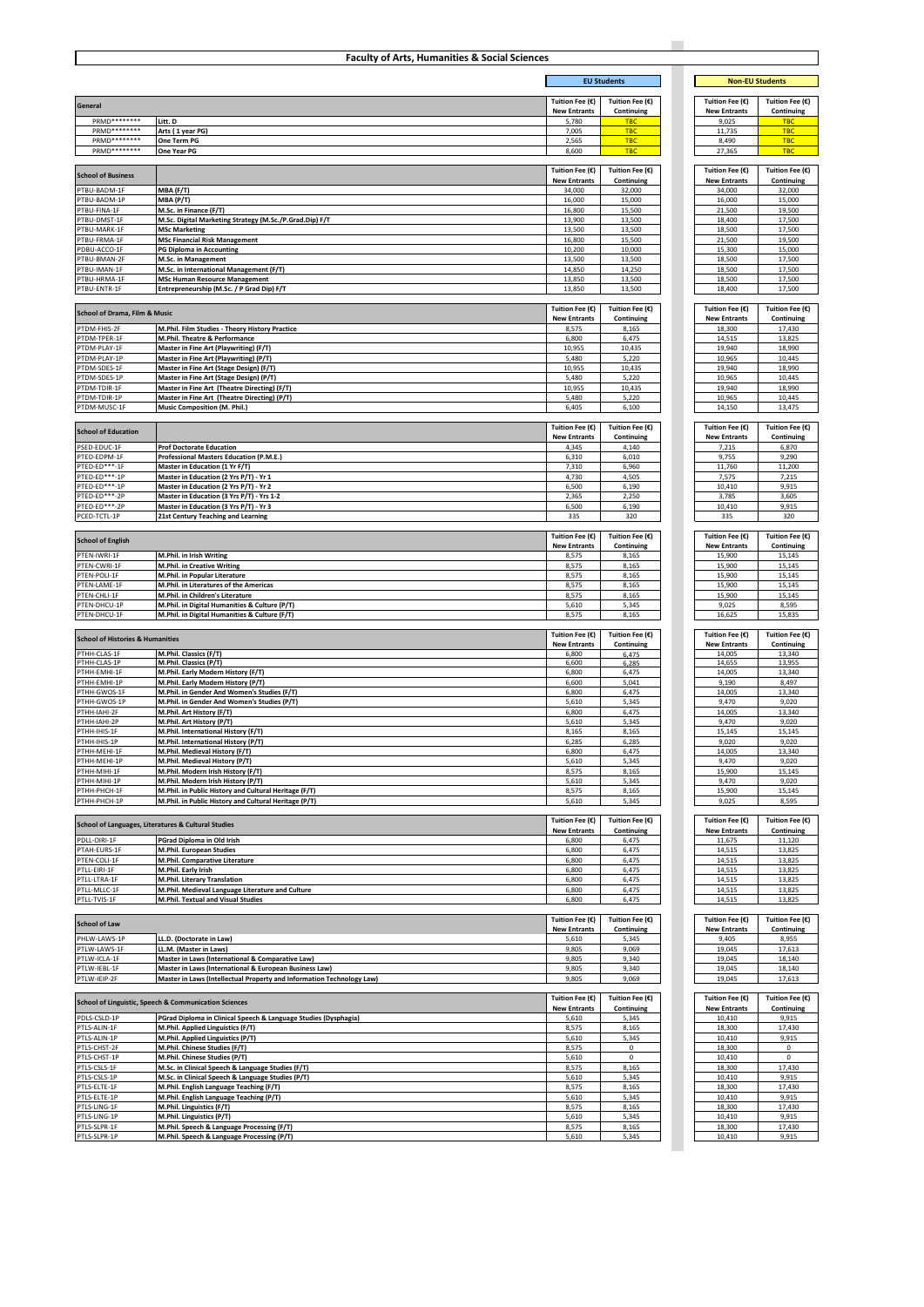| <b>School of Psychology</b>                         |                                                                 | Tuition Fee (€)     | Tuition Fee (€) | Tuition Fee (€)     | Tuition Fee (€) |
|-----------------------------------------------------|-----------------------------------------------------------------|---------------------|-----------------|---------------------|-----------------|
|                                                     |                                                                 | <b>New Entrants</b> | Continuing      | <b>New Entrants</b> | Continuing      |
| PGPS-PSYC-2F                                        | Higher Diploma in Psychology (F/T over 2 years) Year 1          | 9.190               | 8.752           | 18.380              | 17.505          |
| PPPS-CLPS-1F                                        | <b>Doctoral Degree in Clinical Psychology</b>                   | 13,953              | 13,953          | 18,380              | 17,505          |
| PPPS-COPS-1F                                        | <b>Professional Doctorate in Counselling Psychology</b>         | 13,657              | 13,657          | 19,055              | 19,055          |
| PTPS-ABAN-2F                                        | M.Sc. Applied Behaviour Analysis                                | 8,790               | 8,370           | 14,465              | 13,775          |
| PTPS-APSY-1F                                        | M.Sc. Applied Psychology                                        | 8,575               | 8,165           | 19,610              | 18,675          |
| PTPS-CSUP-1P                                        | M.Sc. Clinical Supervision                                      | 8,320               | 7,925           | 17,770              | 16,922          |
| PTPS-PSYS-1F                                        | M.Phil. Psychoanalytical Studies                                | 8,575               | 8,165           | 18,300              | 17,430          |
| PTPS-PSYC-1F                                        | M.Sc. Psychology (Conversion)                                   | 7,490               | 7,135           | 9,655               | 9.195           |
| PTPS-MRSC-10                                        | <b>MSc. Managing Risk and System Change</b>                     | 7,270               | 6,925           | 9,370               | 8,925           |
|                                                     |                                                                 |                     |                 |                     |                 |
| <b>School of Religion, Theology &amp; Ecumenics</b> |                                                                 | Tuition Fee (€)     | Tuition Fee (€) | Tuition Fee (€)     | Tuition Fee (€) |
|                                                     |                                                                 | <b>New Entrants</b> | Continuing      | <b>New Entrants</b> | Continuing      |
| PTRE-CTHE-1F                                        | M.Phil. Christian Theology (F/T)                                | 8,575               | 8,165           | 15,900              | 15,145          |
| PTRE-CTHE-1P                                        | M.Phil. Christian Theology (P/T)                                | 5,610               | 5,345           | 9,470               | 9,020           |
| PDRE-CDRS-1P                                        | <b>PGrad Diploma in Conflict and Dispute Resolution Studies</b> | 6,125               | 5,835           | 9,065               | 8,635           |
| PHRE-DIVI-1P                                        | <b>Doctorate in Divinity</b>                                    | 5,610               | 5,345           | 9,470               | 9,020           |
| PTRE-CRRE-1F                                        | M.Phil. Conflict Resolution & Reconciliation (F/T)              | 8,575               | 8,165           | 15,900              | 15,145          |
| PTRE-CRRE-1P                                        | M.Phil. Conflict Resolution & Reconciliation (P/T)              | 5,610               | 5,345           | 9.470               | 9.020           |
| PTRE-DIVI-1P                                        | <b>Bachelor in Divinity</b>                                     | 1,385               | 1,320           | 1,480               | 1,410           |
| PTRE-IPES-1F                                        | M.Phil. in International Peace Studies (F/T)                    | 8,575               | 8,165           | 15.900              | 15.145          |
| PTRE-IPES-1P                                        | M.Phil. in International Peace Studies (P/T)                    | 5,610               | 5,345           | 9,470               | 9,020           |
| PTRE-ITIS-1F                                        | M.Phil. Intercultural Theology and Interreligious Studies (F/T) | 8,575               | 8,165           | 15,900              | 15,145          |
| PTRE-ITIS-1P                                        | M.Phil. Intercultural Theology and Interreligious Studies (P/T) | 5,610               | 5,345           | 9.370               | 8,925           |
|                                                     |                                                                 |                     |                 |                     |                 |
|                                                     |                                                                 | Tuition Fee (€)     | Tuition Fee (€) | Tuition Fee (€)     | Tuition Fee (€) |
| <b>School of Social Sciences &amp; Philosophy</b>   |                                                                 | <b>New Entrants</b> | Continuing      | <b>New Entrants</b> | Continuing      |
| PSSP-POLS-1F                                        | Doc. Political Science                                          | 6,205               | 5,910           | 11,105              | 10,575          |
| PTSP-PHIL-1F                                        | M.Phil Philosophy (F/T)                                         | 7,305               | 6,955           | 14,600              | 13,905          |
| PTSP-PHIL-1P                                        | M.Phil Philosophy (P/T)                                         | 5,110               | 4,865           | 10,220              | 9,735           |
| PTSP-ECON-1F                                        | M.Sc. in Economics (F/T)                                        | 10,990              | 10,465          | 17,605              | 16,765          |
| PTSP-ECON-1P                                        | M.Sc. in Economics (P/T)                                        | 8,575               | 8,165           | 13,730              | 13,075          |
| PTSP-IPOL-1F                                        | M.Sc. in International Politics (F/T)                           | 11.895              | 11,330          | 19,690              | 18,750          |
| PTSP-IPOL-1P                                        | M.Sc. in International Politics (P/T)                           | 8,575               | 8,165           | 13,730              | 13,075          |
| PTSP-RECO-1F                                        | M.Phil. Race, Ethnicity, Conflict                               | 8,575               | 8,165           | 15,900              | 15,145          |
| PTSP-CSOH-1F                                        | M.Sc. In Comparative Social Change - fees payable at UCD        |                     |                 |                     |                 |
|                                                     |                                                                 |                     |                 |                     |                 |
|                                                     |                                                                 | Tuition Fee (€)     | Tuition Fee (€) | Tuition Fee (€)     | Tuition Fee (€) |
| <b>School of Social Work &amp; Social Policy</b>    |                                                                 | <b>New Entrants</b> | Continuing      | <b>New Entrants</b> | Continuing      |
| PTSW-SWOR-1F                                        | <b>Master in Social Work</b>                                    | 8,575               | 8,165           | 18,300              | 17,430          |
| PTSW-SWOR-1P                                        | M.Phil. Social Work Research                                    | 7,090               | 6,750           | 11,990              | 11.420          |
| PTSW-CPWE-1P                                        | M.Sc. Child Protection & Welfare                                | 6,800               | 6.475           | 14,515              | 13,825          |
| PDSW-CPWE-1P                                        | PGrad Diploma in Child Protection & Welfare                     | 7,915               | 7,540           | 12,685              | 12,080          |
| PTSW-ASRE-1F                                        | M.Sc. Applied Social Research (F/T)                             | 10,345              | 9,850           | 22,085              | 21.035          |
| PTSW-ASRE-1P                                        | M.Sc. Applied Social Research (P/T)                             | 6,800               | 6.475           | 14.515              | 13.825          |
| PDSP-ASST-20                                        | P. Grad. Diploma Social Policy and Practice (Online)            | 5.950               | 5.665           | 11.355              | 10.815          |
|                                                     |                                                                 |                     |                 |                     |                 |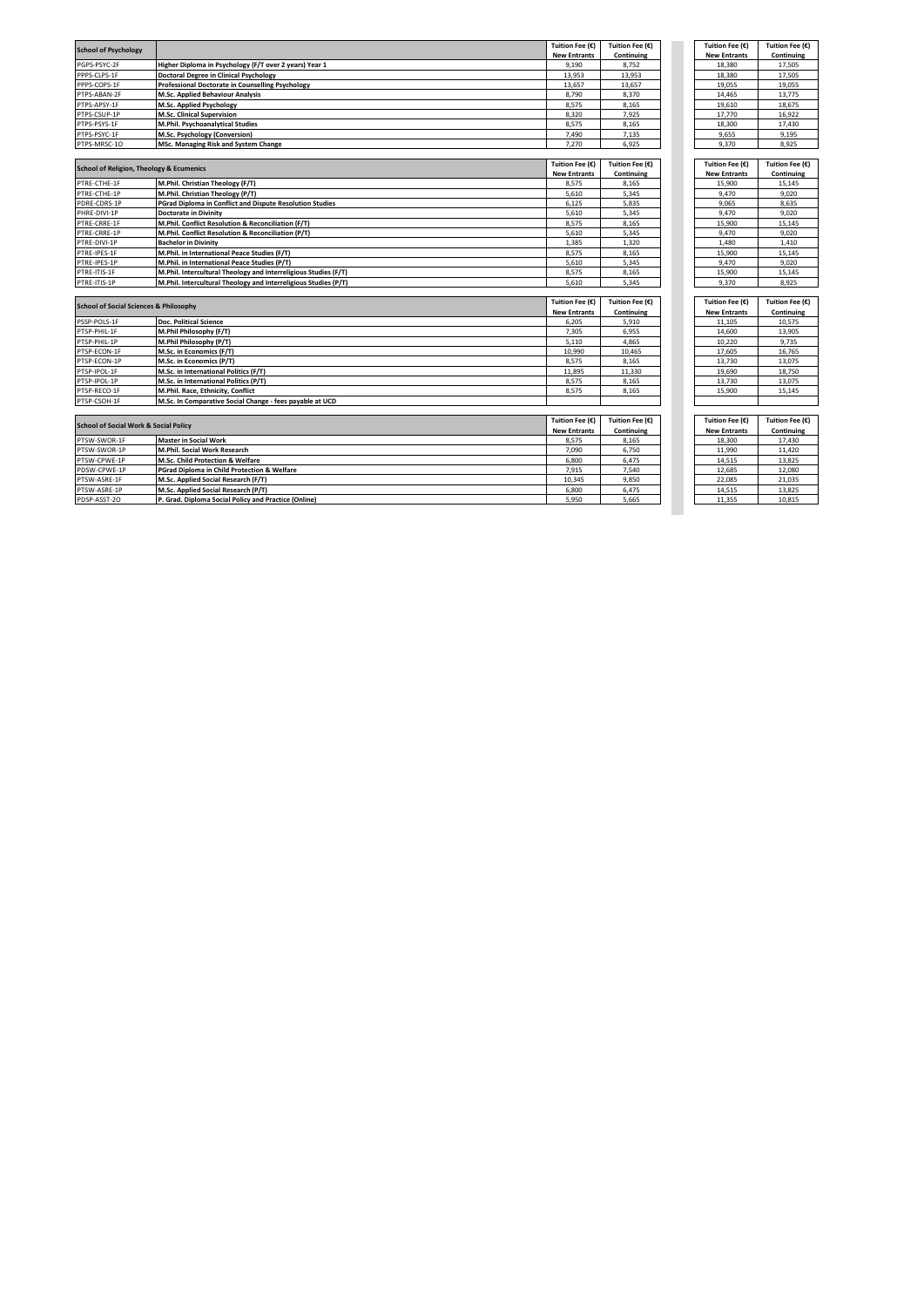|                                                         | <b>Faculty of Health Sciences</b>                                                                  |                                        |                               |                                        |                               |  |
|---------------------------------------------------------|----------------------------------------------------------------------------------------------------|----------------------------------------|-------------------------------|----------------------------------------|-------------------------------|--|
|                                                         | <b>EU Students</b>                                                                                 |                                        |                               | <b>Non-EU Students</b>                 |                               |  |
|                                                         |                                                                                                    |                                        |                               |                                        |                               |  |
| <b>School of Dental Science</b>                         |                                                                                                    | Tuition Fee (€)<br><b>New Entrants</b> | Tuition Fee (€)<br>Continuing | Tuition Fee (€)<br><b>New Entrants</b> | Tuition Fee (€)<br>Continuing |  |
| PDDE-CDEN-1P                                            | <b>PGrad Diploma in Clinical Dentistry</b>                                                         | 1,770                                  | 1,685                         | 3,715                                  | 3,540                         |  |
| PTDE-CDEN-1P                                            | <b>MSc Clinical Dentistry</b>                                                                      | 5,295                                  | 5,041                         | 10,580                                 | 10,078                        |  |
| PDDE-CSED-1P                                            | PGrad Diploma in Conscious Sedation in Dentistry (Jan Intake)                                      | 8,575                                  | 8,165                         | 17,965                                 | 17,110                        |  |
| PDDE-CSED-1P                                            | PGrad Diploma in Conscious Sedation in Dentistry (Jul Intake)                                      | 8,575                                  | 8,165                         | 17,965                                 | 17,110                        |  |
| PSDE-DSUR-1F<br>PDDE-SCDE-1P                            | Professional Doctorate in Dental Surgery (F/T)                                                     | 24,815                                 | 23,635                        | 48,190                                 | 45,895                        |  |
|                                                         | <b>PGrad Diploma in Special Care Dentistry</b>                                                     | 11,820                                 | 11,255                        | 24,785                                 | 23,605                        |  |
| <b>School of Pharmacy &amp; Pharmaceutical Sciences</b> |                                                                                                    | Tuition Fee (€)<br><b>New Entrants</b> | Tuition Fee (€)<br>Continuing | Tuition Fee (€)<br><b>New Entrants</b> | Tuition Fee (€)<br>Continuin  |  |
| UBPH-PHAR-2F                                            | Pharmacy (Integrated Pharmacy - Year 5)                                                            | 8,250                                  | $\mathbf 0$                   | 16,500                                 | 16,880                        |  |
| РТРН-НРНА-1Р                                            | M.Sc. Hospital Pharmacy                                                                            | 4,875                                  | 4,645                         | 9,755                                  | 9,290                         |  |
| PTPH-CPHA-2P                                            | M.Sc. Community Pharmacy                                                                           | 3,841                                  | 5,190                         | 7,681                                  | 10,380                        |  |
| PCPH-CPHA-1P                                            | Community Pharmacy (P.Grad.Cert.)                                                                  | 3,045                                  | 2,900                         | 3,045                                  | 2,900                         |  |
| PDPH-CPHA-2P                                            | Community Pharmacy (P.Grad.Dip.- Top-up Diploma)                                                   | 3,045                                  | 2,900                         | 3,045                                  | 2,900                         |  |
| РТРН-СРНА-ЗР                                            | <b>Community Pharmacy (Top-up Masters)</b>                                                         | 3,045                                  | 2,900                         | 3,045                                  | 2,900                         |  |
| PTPH-PANA-2F                                            | Pharmaceutical Sciences (M.Sc. / P.Grad. Dip.) (F/T)                                               | 9,190                                  | 8,750                         | 18,375                                 | 17,500                        |  |
| PTPH-PANA-2P                                            | Pharmaceutical Sciences (M.Sc. / P.Grad. Dip.) (P/T)                                               | 6,040                                  | 5,750                         | 12,075                                 | 11,500                        |  |
| PTPH-PMTE-2P                                            | Pharmaceutical Manufacturing Technology (M.Sc./P.Grad.Dip)                                         | 10,553                                 | 9,759                         | 10,553                                 | 9,759                         |  |
| <b>School of Nursing</b>                                |                                                                                                    | Tuition Fee (€)                        | Tuition Fee (€)               | Tuition Fee (€)                        | Tuition Fee (€)               |  |
| PGNM-CNUR-1F                                            | <b>Higher Diploma in Childrens Nursing</b>                                                         | <b>New Entrants</b><br>10,869          | Continuing<br>13,515          | <b>New Entrants</b><br>10,869          | Continuing<br>13,515          |  |
| PGNM-MIDW-1F                                            | Higher Diploma in Midwifery (Oct Intake) (18 Months Fee)                                           | 17,914                                 | 18,359                        | 17,914                                 | 18,359                        |  |
| PGNM-MIDW-1F                                            | Higher Diploma in Midwifery (Mar Intake) (18 Months Fee)                                           | 17,914                                 | 18,359                        | 17,914                                 | 18,359                        |  |
| PCNM-CHWE-1P                                            | Pgrad Certificate Nursing (Child Health and Wellbeing) (P/T)                                       | 3,675                                  | 0                             | 7,350                                  | 0                             |  |
| PDNM-CHWE-1P                                            | Pgrad Diploma Nursing (Child Health and Wellbeing) (P/T)                                           | 5,450                                  | $\mathbf 0$                   | 10,900                                 | $\pmb{0}$                     |  |
| PDNM-CHWE-2P                                            | Top Up Pgrad Diploma Nursing (Child Health and Wellbeing) (P/T)                                    | 3,675                                  | $\mathbf 0$                   | 7,350                                  | $\mathbf 0$                   |  |
| PTNM-CHWE-1F                                            | M.Sc. Nursing (Child Health and Wellbeing) (F/T)                                                   | 10,045                                 | 9,565                         | 20,115                                 | 19,155                        |  |
| PTNM-CHWE-1P                                            | M.Sc. Nursing (Child Health and Wellbeing) (P/T) (Yr1)                                             | 5,450                                  | 5,190                         | 10,900                                 | 10,380                        |  |
| PTNM-CHWE-1P                                            | M.Sc. Nursing (Child Health and Wellbeing) (P/T) (Yr2)                                             | 5,450                                  | 5,190                         | 10,900                                 | 10,380                        |  |
| PTNM-CHWE-2P                                            | Top Up M.Sc. Nursing (Child Health and Wellbeing) (P/T)                                            | 5,450                                  | 0                             | 10,900                                 | 0                             |  |
| PTNM-DEME-1F                                            | M.Sc. in Dementia (F/T)                                                                            | 10,900                                 | $\mathbf 0$                   | 20,075                                 | $\mathbf 0$                   |  |
| PTNM-DEME-1P                                            | M.Sc. in Dementia (P/T Yr 1)                                                                       | 7,455                                  | 7,100                         | 14,915                                 | 14,205                        |  |
| PTNM-DEME-1P                                            | M.Sc. in Dementia (P/T Yr 2)                                                                       | 5,450                                  | 5,190                         | 10,900                                 | 10,380                        |  |
| PTNM-GTNU-1P                                            | M.Sc. Gerontological Nursing (Yr 1)                                                                | 6,600                                  | 6,285                         | 14,915                                 | 14,205                        |  |
| PTNM-GTNU-1P                                            | M.Sc. Gerontological Nursing (Yr 2)                                                                | 5,450                                  | 5,190                         | 10,900                                 | 10,380                        |  |
| PTNM-MHEA-1F                                            | M.Sc. Mental Health (F/T)                                                                          | 10,045                                 | 9,565                         | 20,075                                 | 19,120                        |  |
| PTNM-MHEA-1P                                            | M.Sc. Mental Health (P/T)                                                                          | 5,450                                  | 5,190                         | 10,900                                 | 10,380                        |  |
| PTNM-MIDW-1F                                            | M.Sc. Midwifery (F/T)                                                                              | 10,045                                 | 9,565                         | 20,075                                 | 19,120                        |  |
| PTNM-MIDW-1P                                            | M.Sc. Midwifery (P/T)                                                                              | 5,450                                  | 5,190                         | 10,900                                 | 10,380                        |  |
| PTNM-NURS-1F                                            | M.Sc. Nursing (F/T)                                                                                | 10,045                                 | 9,565                         | 20,075                                 | 19,120                        |  |
| PTNM-NURS-1P                                            | M.Sc. Nursing (P/T)                                                                                | 5,450                                  | 5,190                         | 10,900                                 | 10,380                        |  |
| PTNM-PCAR-1P                                            | M.Sc. Palliative Care                                                                              | 5,450                                  | 5,190                         | 10,900                                 | 10,380                        |  |
| PTNM-SNUR-1P                                            | M.Sc. Nursing (Specialist Nursing) (P/T) (Yr 1)                                                    | 7,455                                  | 7,100                         | 15,490                                 | 14,750                        |  |
| PTNM-SNUR-1P                                            | M.Sc. Nursing (Specialist Nursing) (P/T) (Yr 2)                                                    | 5,190                                  | 7,100                         | 10,900                                 | 14,750                        |  |
| PCNM-QMDA-1P                                            | Quantitative Methods and Data Analysis for Healthcare                                              | 3,465                                  | 3,300                         | 6,930                                  | 6,600                         |  |
| PCNM-SPRA-1P                                            | Specialist Practice (P.Grad.Cert.)                                                                 | 3,675                                  | 3,500                         | 7,350                                  | 7,000                         |  |
| PCNM-NMPR-1P                                            | Nursing (Nursing/ Midwife Prescribing) (Certificate)                                               | 3,000                                  | 3,000                         | 11,140                                 | 10,610                        |  |
| PCNM-DEME-10                                            | Dementia (P. Grad. Cert.) (On-line)                                                                | 3,675                                  | 3,500                         | 7,350                                  | 7,000                         |  |
| PTNM-CHEA-1F                                            | M.Sc. Community Health F/T                                                                         | 10,045                                 | 9,565                         | 20,075                                 | 19,120                        |  |
| PTNM-CHEA-1P                                            | M.Sc. Community Health P/T - Yr1                                                                   | 7,030                                  | 6,695                         | 14,060                                 | 13,390                        |  |
| PTNM-CHEA-1P                                            | M.Sc. Community Health P/T - Yr2                                                                   | 5,140                                  | 6,695                         | 10,275                                 | 13,390                        |  |
| PTNM-CHEA-2P<br>PCNM-CHEA-1P                            | Top Up M.Sc. Community Health PT 1 Year                                                            | 5,140                                  | 0<br>$\mathbf 0$              | 10,275                                 | 0<br>0                        |  |
| PDNM-CHEA-1P                                            | Pgrad Certificate Community Health PT 1 Year<br>Pgrad Diploma Community Health PT 1 Year           | 3,675<br>7,030                         | $\mathbf 0$                   | 7,350<br>14,060                        | $\pmb{0}$                     |  |
| PDNM-CHEA-2P                                            | Top Up Pgrad Diploma Community Health PT 1 Year                                                    | 3,675                                  | 0                             | 7,350                                  | $\mathbf 0$                   |  |
| PTNM-CHSE-1P                                            | Clinical Health Sciences Education (M.Sc. / P.Grad.Dip.) - Yr1                                     | 6,405                                  | 6,100                         | 12,810                                 | 12,200                        |  |
| PTNM-CHSE-1P                                            | Clinical Health Sciences Education (M.Sc. / P.Grad.Dip.) - Yr2                                     | 5,290                                  | 5,040                         | 10,585                                 | 10,080                        |  |
| PCNM-ANED-1P                                            | Nursing - Advanced Practice (ANP) (P.Grad.Cert) (P/T)                                              | 3,052                                  | 0                             | 6,307                                  | 0                             |  |
| PDNM-ANED-1P                                            | Nursing - Advanced Practice (ANP) (P.Grad.Diploma) (P/T)                                           | 6,307                                  | 0                             | 12,817                                 | $\pmb{0}$                     |  |
| PTNM-ANED-1P                                            | M.Sc. Nursing - Advanced Practice (ANP - Emergency Dept. strand) (P/T) (Yr 1)                      | 6,247                                  | 6,247                         | 12,757                                 | 12,757                        |  |
| PTNM-ANED-1P                                            | M.Sc. Nursing - Advanced Practice (ANP - Emergency Dept. strand) (P/T) (Yr 2)                      | 5,362                                  | 5,362                         | 10,852                                 | 10,852                        |  |
| PTNM-ANED-2P                                            | M.Sc. Nursing - Advanced Practice (ANP) (P/T) (Yr 1) *Jan18 entrants only                          | 6,247                                  | 6,247                         | 12,757                                 | 12,757                        |  |
| PTNM-ANED-2P                                            | M.Sc. Nursing - Advanced Practice (ANP) (P/T) (Yr 2) *Jan18 entrants only                          | 5,362                                  | 5,362                         | 10,852                                 | 10,852                        |  |
| PTNM-ANED-3P                                            | M.Sc. Nursing - Advanced Practice (ANP) (P/T) (Yr 1)                                               | 6,247                                  | 6,247                         | 12.757                                 | 12.757                        |  |
| PTNM-ANED-3P                                            | M.Sc. Nursing - Advanced Practice (ANP) (P/T) (Yr 2)                                               | 5,362                                  | 5,362                         | 10,852                                 | 10,852                        |  |
| PTNM-MCAF-1P                                            | M.Sc. Mental Health - Child Adolescent and Family Strand - Yr 1                                    | 7,455                                  | 6,895                         | 15,035                                 | 14,320                        |  |
| PTNM-MCAF-1P                                            | M.Sc. Mental Health - Child Adolescent and Family Strand - Yr 2                                    | 5,040                                  | 5,040                         | 10,080                                 | 10,080                        |  |
| PTNM-MPIN-1P                                            | M.Sc. Mental Health - Psychosocial Interventions Strand - Yr 1                                     | 7,455                                  | 6,895                         | 15,035                                 | 14,320                        |  |
| PTNM-MPIN-1P                                            | M.Sc. Mental Health - Psychosocial Interventions Strand - Yr 2                                     | 5,190                                  | 5,040                         | 10,585                                 | 10,080                        |  |
| PCNM-AHWI-10                                            | PGrad Certificate Ageing Health & Wellbeing in Intellectual Disability (Online)                    | 3,300                                  | $\mathbf 0$                   | 6,600                                  | 0                             |  |
| PDNM-AHWI-1F                                            | Pgrad Diploma Ageing Health & Wellbeing in Intellectual Disability                                 | 6,895                                  | $\mathbf 0$                   | 14,322                                 | $\mathbf 0$                   |  |
| PTNM-AHWI-1F                                            | M.Sc. Ageing Health & Wellbeing in Intellectual Disability F/T                                     | 9,285                                  | $\mathbf 0$                   | 18,565                                 | $\mathbf 0$                   |  |
| PTNM-AHWI-1P                                            | M.Sc. Ageing Health & Wellbeing in Intellectual Disability (P/T) (Yr 1)                            | 6,895                                  | $\mathbf 0$                   | 14,322                                 | $\mathbf 0$                   |  |
|                                                         | M.Sc. Ageing Health & Wellbeing in Intellectual Disability (P/T) (Yr 2)                            | 5,041                                  | $\mathbf 0$                   | 10,078                                 | 0                             |  |
| PTNM-AHWI-1P                                            |                                                                                                    |                                        |                               |                                        |                               |  |
| PWNM-ARRN-1M                                            | Anaesthesia Recovery Room Nursing - Module                                                         | 1,000                                  | 1,000                         | 1,000                                  | 1,000                         |  |
| PWNM-VHDI-1M<br>PWNM-HATM-1M                            | Vascular Health & Diseases Nursing - Module<br>Haemodialysis and Allied Therapies Nursing - Module | 1,295<br>1,295                         | 1,235<br>1,235                | 2,595<br>2,595                         | 2,470<br>2,470                |  |